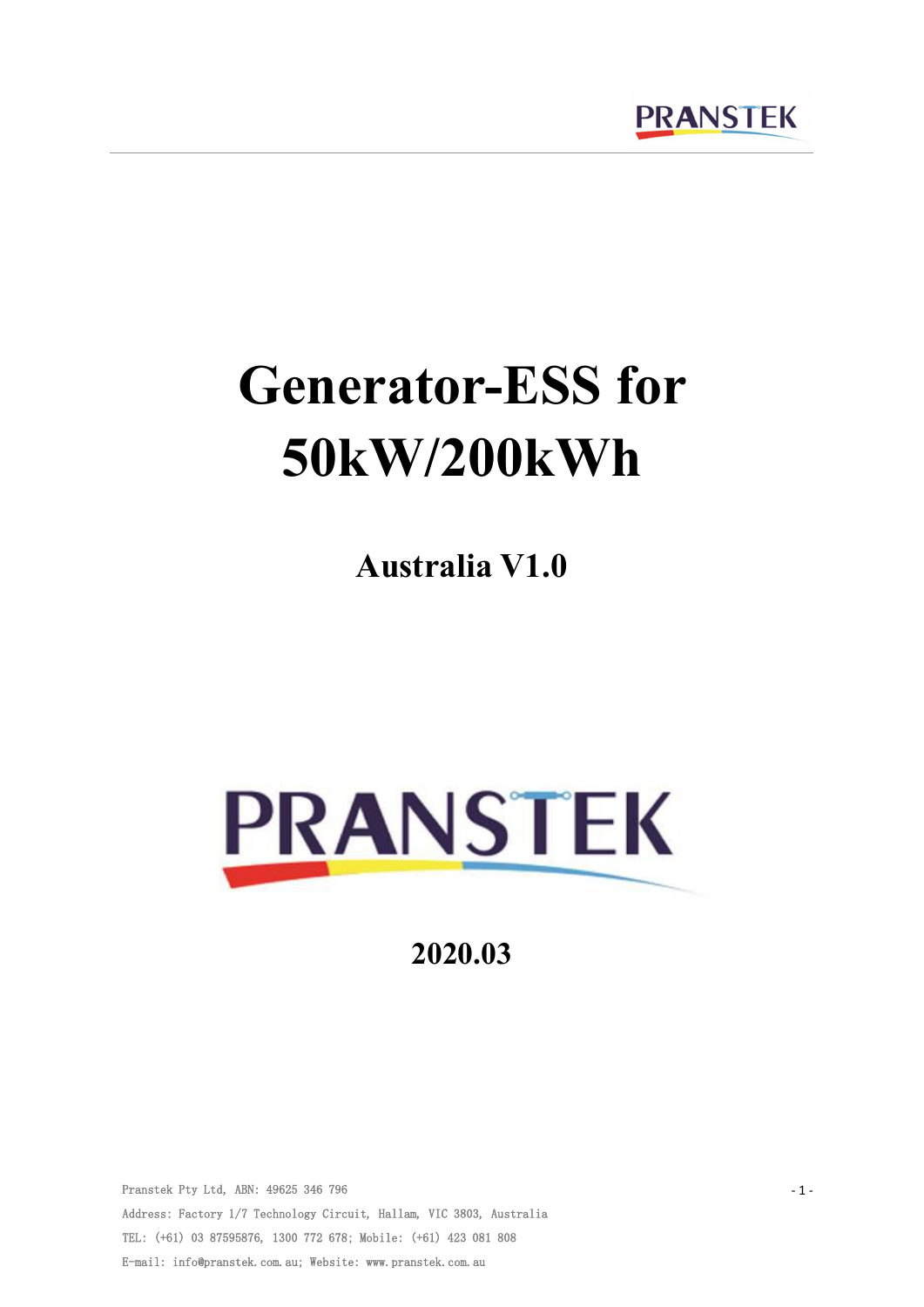# **CONTENTS**

| $\mathbf{I}$ |  |
|--------------|--|
|              |  |
|              |  |
| $\mathbf{H}$ |  |
|              |  |
|              |  |
|              |  |
|              |  |
| $\bf{IV}$    |  |
|              |  |
|              |  |
|              |  |
|              |  |
|              |  |
|              |  |
|              |  |
|              |  |
|              |  |
|              |  |
|              |  |
|              |  |
|              |  |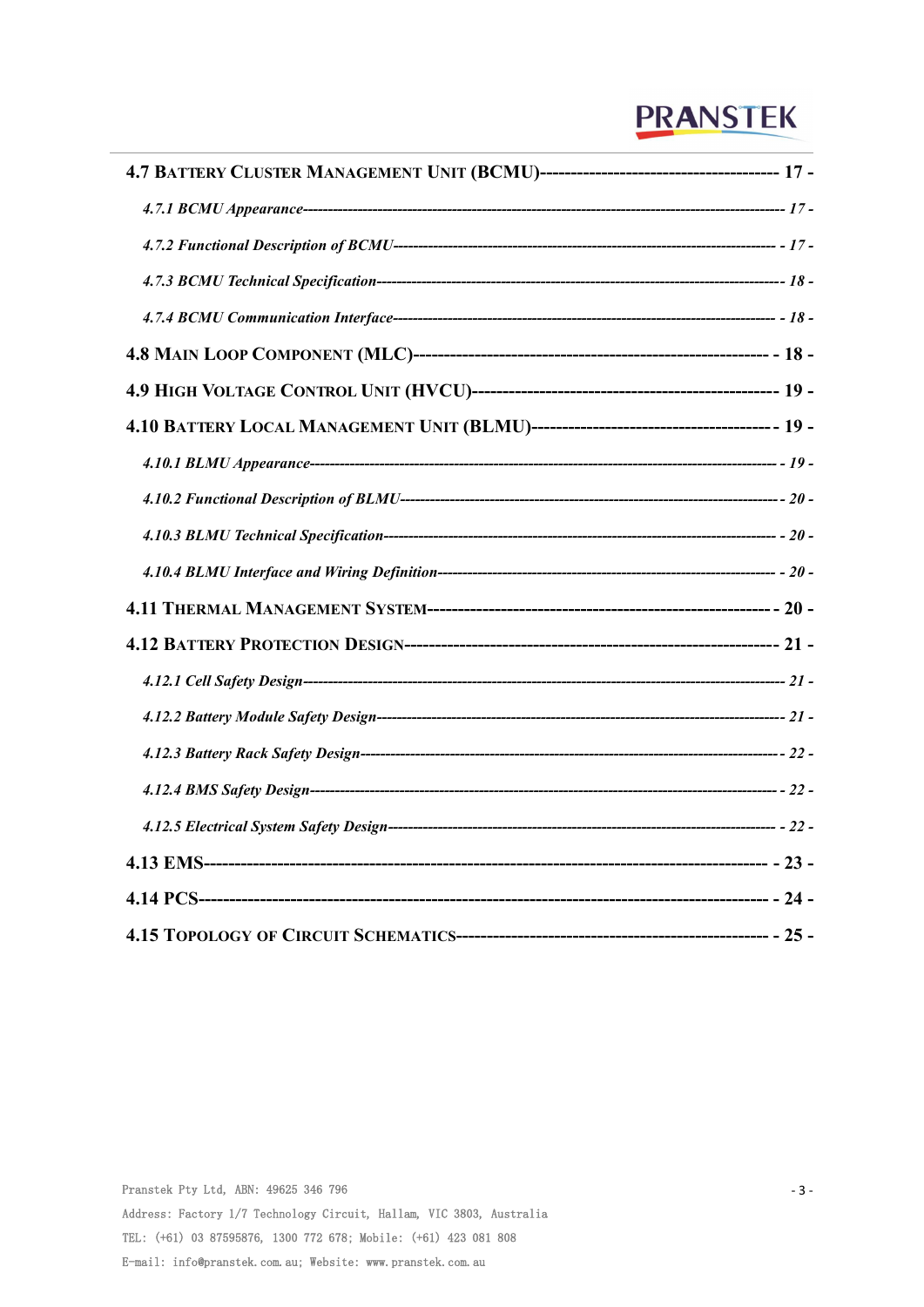# <span id="page-3-0"></span>**I Requirements** of the **Project**

# <span id="page-3-1"></span>**1.1 Basic Information**

**Load:** 30kW

**Peak Load:** 60kW for 600s; 40kW for 6 hours

**Diesel Generator:** 40kW

**Battery:** 200kWh

When will PCS charge and discharge the battery?

---When load power is less than 30kW, battery will discharge for 6 to 7 hours;

---When load power is more than 30kW, battery and generator will feed the load together;

---When battery discharges from 95% to 20% SoC, generator will start up to supply load and charge the battery;

---When load power is more than 40kW, battery and generator will supply the load together;

---When battery is less than 10%, PCS will alarm, and user should reduce load power. Instead, generator will supply the load;

---Generator will stop at night for about 6 hours to avoid noise.

# <span id="page-3-2"></span>**1.2 Operating Mode**

At 22:00, PCS will send signals to stop the generator and supply the power to the load;

At 6:00, PCS will send signals to start the generator, then PCS and the generator will work together. When load power is below 30kW (can be set), PCS will charge the battery; When load power is over the 38kW (can be set), and the SoC of the battery is over 10% (can be set), PCS will discharge to the load to keep the power out from the generator around 38kW (can be set). When the SoC is below 10%, PCS will send warning signals to reduce the load, in order to avoid the case that load power is over the maximum power of the generator.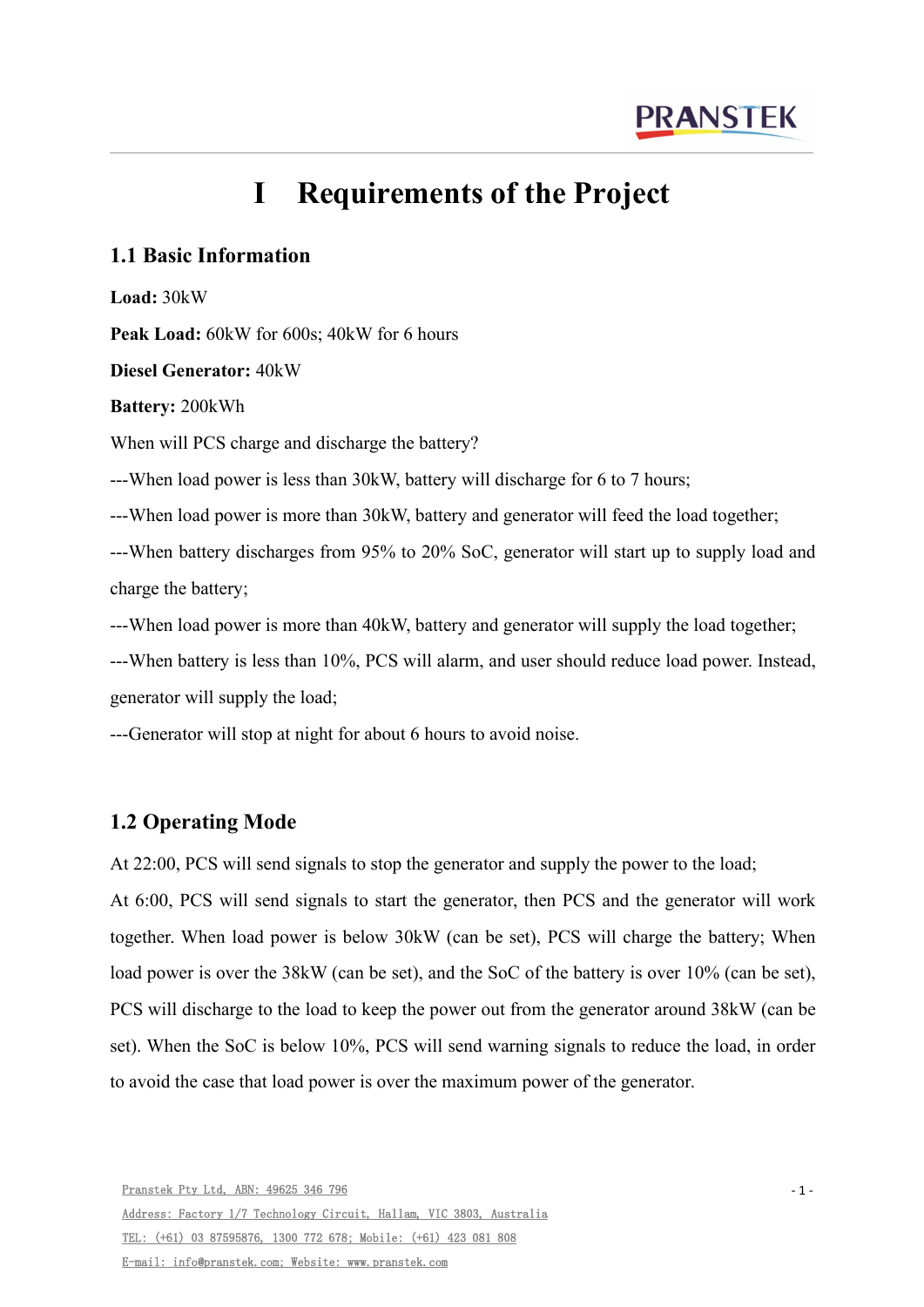

# <span id="page-4-0"></span>**II Topology of the System**

# <span id="page-4-1"></span>**III Configuration of the System**

# <span id="page-4-2"></span>**3.1 Supply Scope**

| No. | Name                  | <b>Specification</b> | <b>Quantity</b> | Unit       | <b>Notes</b>                      |  |
|-----|-----------------------|----------------------|-----------------|------------|-----------------------------------|--|
|     | <b>Battery System</b> | 200kWh               |                 | Set        | Contains BMS, Battery Shelf       |  |
|     | PCS                   | MEGA0050TS, AC       |                 | <b>PCS</b> | Transformer Included, Auto Switch |  |
| ∠   |                       | Output 415V          |                 |            |                                   |  |
| 3   | Container             | 20 <sup>ft</sup>     |                 | <b>PCS</b> | Optional                          |  |
| 4   | Generator             | 40kVA                |                 | <b>PCS</b> | Optional                          |  |
|     | <b>EMS</b>            | <b>MEMS</b>          |                 | Set        | Optional                          |  |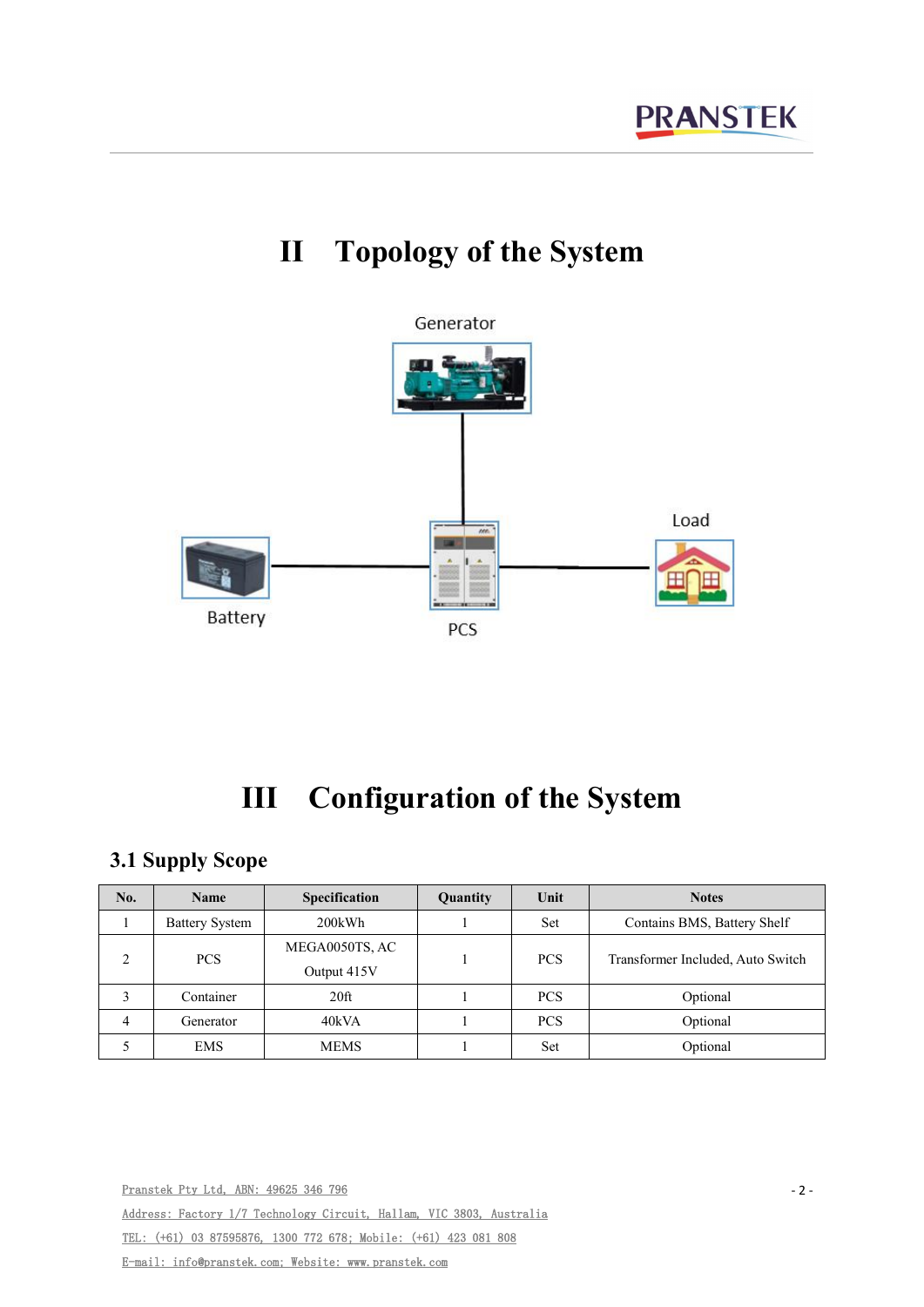# <span id="page-5-0"></span>**3.2 System Operation Condition**

This system operates according to nominal parameters in the condition with the following environmental factors:

| <b>Item</b>                  | <b>Parameter</b>                                 |  |  |
|------------------------------|--------------------------------------------------|--|--|
|                              | Charge: $0 \sim 55^{\circ}$ C (No Derating)      |  |  |
| <b>Operating Temperature</b> | Discharge: $-20 \sim 55^{\circ}$ C (No Derating) |  |  |
| Humidity                     | $0-95\%$ (No Condensing)                         |  |  |
| Maximum Altitude             | 2000m (No Derating)                              |  |  |
| Seismic Rating               | Uniform Building Code Zone 4                     |  |  |
| Noise                        | Less than 65dB at 10 meters from the BESS        |  |  |

# **Operating Environment**

# <span id="page-5-1"></span>**3.3 System Performance**

#### **50kW/200kWh ESS Technical Parameters**

| Available Capacity         | 208.89kWh                              |
|----------------------------|----------------------------------------|
| Rated Charging Power       | 50 <sub>k</sub> W                      |
| Rated Discharging Power    | 50 <sub>k</sub> W                      |
| Operating Voltage Range/DC | $510V - 744.6V$                        |
| Nominal Voltage/AC         | 415V (50Hz/60Hz)                       |
| Efficiency                 | $>88\%$                                |
| IP Level                   | IP20                                   |
| Cycle Life                 | $\geq$ 5000, 0.5C Charging/Discharging |
| Calendar Life              | $>5$ Years                             |

Address: Factory 1/7 Technology Circuit, Hallam, VIC 3803, Australia

TEL: (+61) 03 87595876, 1300 772 678; Mobile: (+61) 423 081 808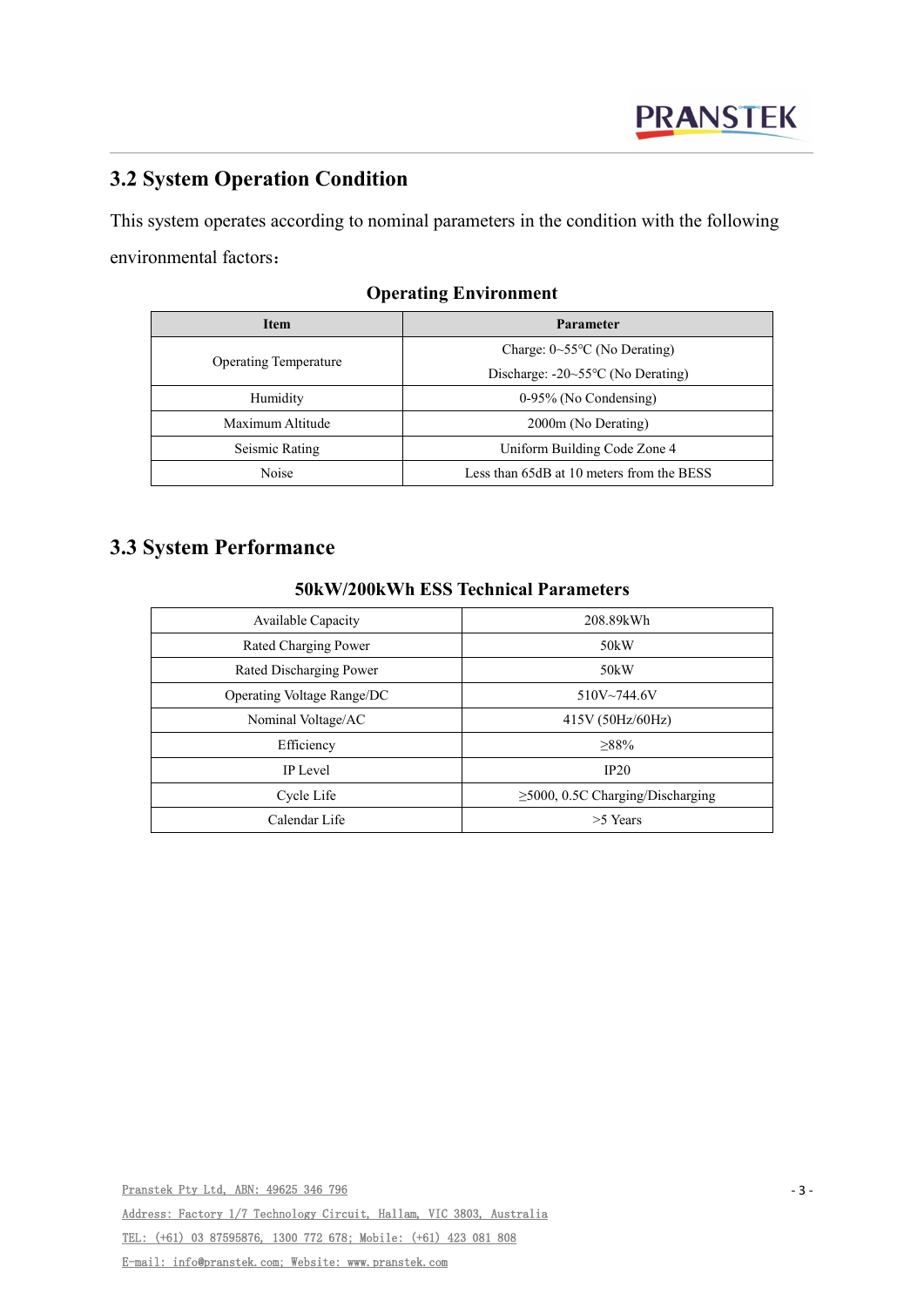# <span id="page-6-0"></span>**IV Overview of the Products**

# <span id="page-6-1"></span>**4.1 LFP Battery**

| Item                     | <b>Type</b> | <b>Minimum</b><br>Voltage (V) | <b>Maximum</b><br><b>Voltage (V)</b> | Rated<br><b>Voltage (V)</b> | Capacity<br>(Ah) | Energy (Wh) | <b>Quantity</b> |
|--------------------------|-------------|-------------------------------|--------------------------------------|-----------------------------|------------------|-------------|-----------------|
| Cell                     | LP27148134  | 2.5                           | 3.65                                 | 3.2                         | 40               | 128         | 1632            |
| <b>Battery</b><br>Module | 12S8P       | 30                            | 43.8                                 | 38.4                        | 320              | 12,288      | 17              |
| Battery<br>Rack          | 204S8P      | 510                           | 744.6                                | 652.8                       | 320              | 208896      |                 |
| <b>BESS</b>              | 204S8P      | 510                           | 744.6                                | 652.8                       | 320              | 208896      |                 |

**Table 4.1 LFP Battery Definition and Configuration**

### <span id="page-6-2"></span>**4.1.1 Cell**

The LP27148134 cell (LFP chemistry) manufactured by Lishen is used for battery modules.

# <span id="page-6-3"></span>**4.1.2 Technical Advantages ofthe LP27148134 Cell**

The Lishen LP27148134 cell has been developed for energy storage system of electric vehicles and photo electrical energy storage systems. It has the following advantages over other cells in ESS:

The LP27148134-40Ah Li-ion cell can be charged and discharged quickly, and responds instantly to scheduling commands issued from the BESS, meeting frequency-variable functional requirements of large-scale energy storage battery systems.

The LP27148134 cells allow maximized heat dissipation efficiency within battery module based on the installation clearance among cells.

The shape and size of the battery modules can be customized to meet the volume and exterior requirements of customers. Battery voltage and capacity can be customized based on customer requirements. Batteries can be installed and maintained quickly on site, ensuring stable system operations.

The Lishen Li-ion cells are manufactured based on matured production processes, over 20 years of manufacturing and application experiences.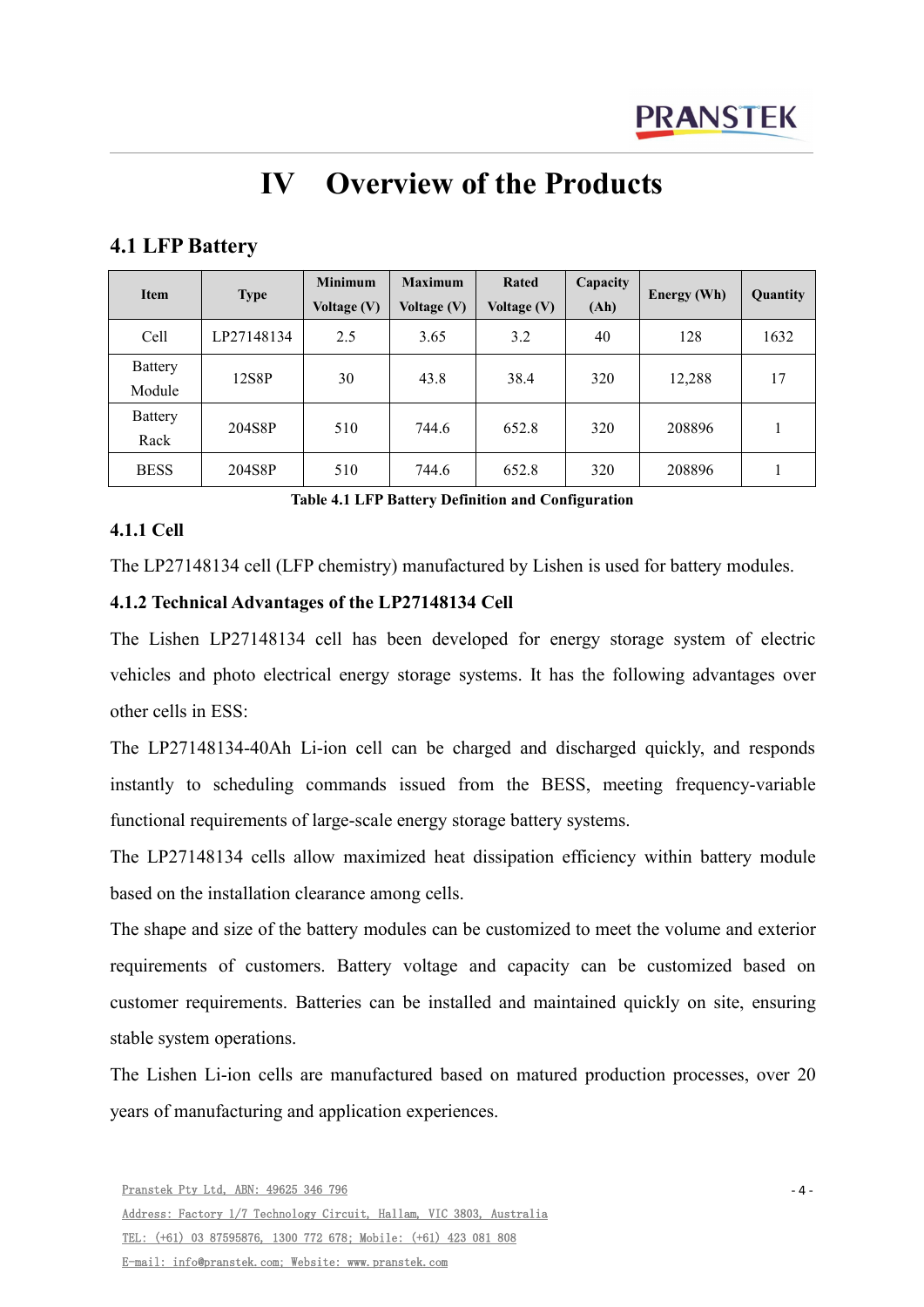# <span id="page-7-0"></span>**4.1.3 Advanced Cell Technology**

#### **(1) Raw Materials**

Lishen has profound expertise in advanced raw materials for Li-ion cells. Lishen has manufactured over 50 million LiFePO4 (LFP) cells based on Aleees materials and Lishen-patented valence materials, with no safety incidents.

LP27148134 cells are made of Aleees positive LFP materials, which feature high specific capacity, good reusability and stable performance. Figure 4.1.3 shows the characteristics of the Aleees positive LFP materials.



**Figure 4.1.3.1 Characteristics of Aleees Positive LFP Materials**



**Figure 4.1.3.2 Charging and Discharging Curves (Button Cell)**

Pranstek Pty Ltd, ABN: 49625 346 796 Address: Factory 1/7 Technology Circuit, Hallam, VIC 3803, Australia TEL: (+61) 03 87595876, 1300 772 678; Mobile: (+61) 423 081 808 - 5 - The negative electrode of the LP27148134 cells are made of the MeSoCarbon Microbeads (MCMB) material. The MCMB material provides high specific capacity (~330mAh/g) and low irreversible specific capacity (~20mAh/g).

E-mail: info@pranstek.com; Website: www.pranstek.com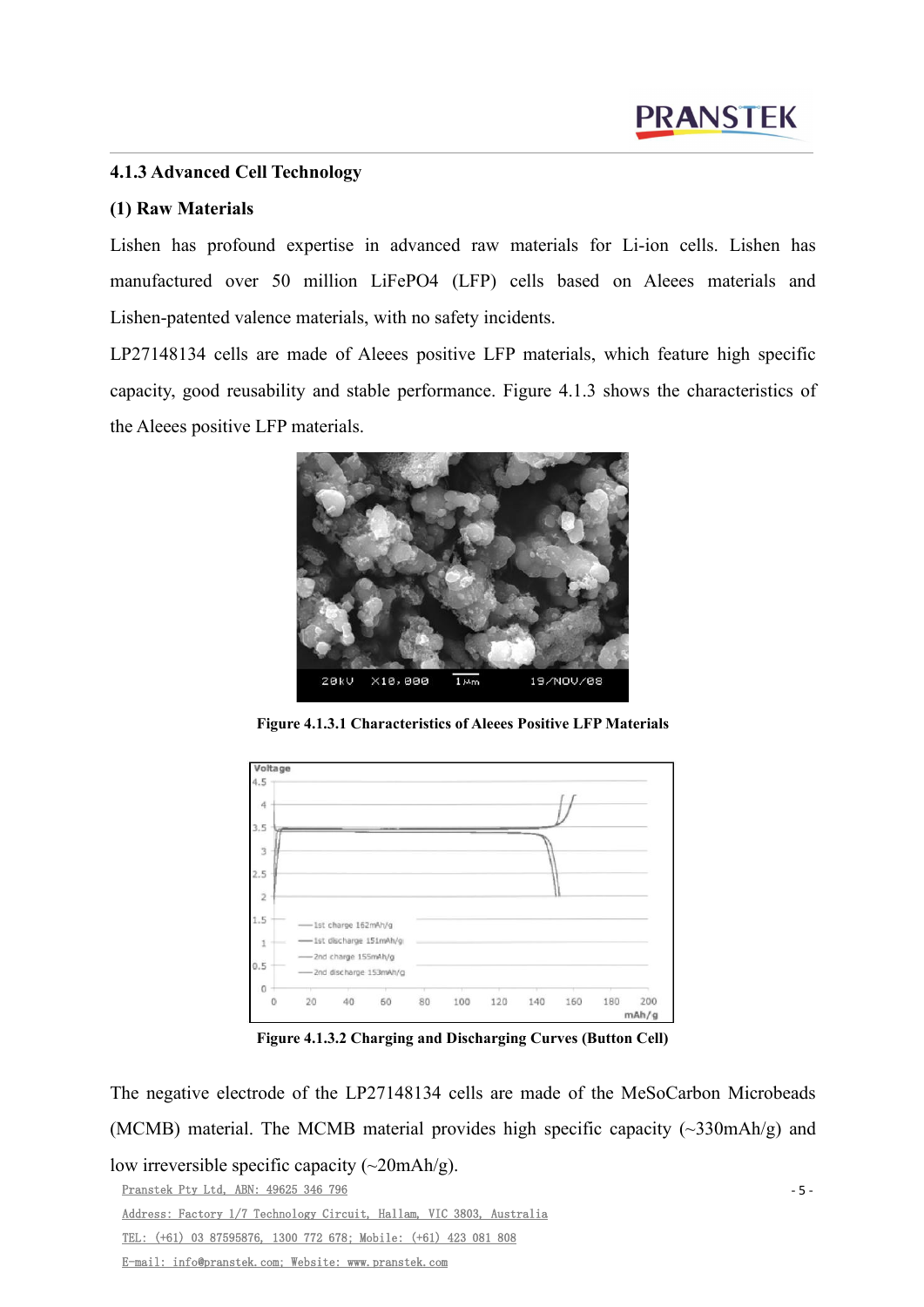### **(2) Cell Structural Design**

Multiple electrodes are connected in parallel to provide high specific energy and high specific power. The thin-electrode coating and laminating technology is adopted to meet the requirements for specific energy and specific power. Aluminum housing stretched for multiple times is used. Compared with steel housing, aluminum housing is lighter and involves less risk when welding. Compared with aluminum-plastic film housing, aluminum housing provides higher strength and longer service life. Compared with plastic housing, aluminum housing provides a longer service life as plastic ages more easily.



**Figure 4.1.3.3 Inner structure of LP27148134 cell**

LP27148134 cells are welded together and the welding tension can reach 200N. This greatly reduces the contactimpedance of the battery system.

# **(3) Design for Safety**

Robust cell chemistry with stable LiFePO4 (LFP) material, cell structural design, and cell manufacturing technology are critical to the safety and reliability of BESS based on Li-ion cells. In addition to the stable LFP material, the following measures are taken to ensure the safety of Li-ion cells manufactured by Lishen:

- A. Advanced lamination technology
- B. Anti-overcharge mechanism and flame-retardant electrolyte
- C. Anti-explosion design of valves
- D. Heat-resistant film specific for Li-ion cellswith high power capability
- E. Extruding and coating technology for positive electrodes

Pranstek Pty Ltd, ABN: 49625 346 796 Address: Factory 1/7 Technology Circuit, Hallam, VIC 3803, Australia TEL: (+61) 03 87595876, 1300 772 678; Mobile: (+61) 423 081 808 E-mail: info@pranstek.com; Website: www.pranstek.com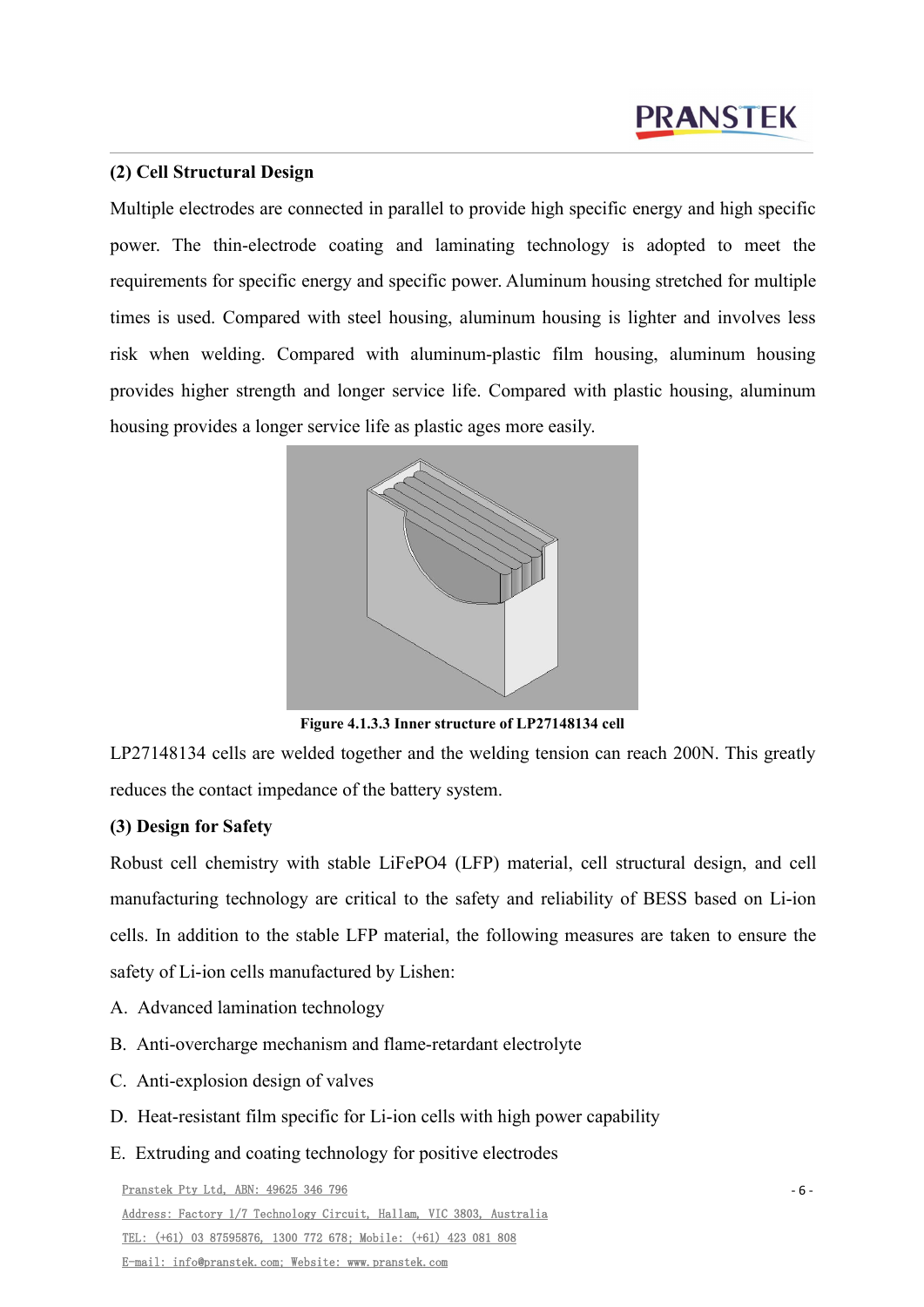- F. Hot-pressing technology for laminating electrodes
- G. Advanced automatic manufacturing processes and controls to ensure cell consistence:
	- ---Precision control for mixing active electrode materials
	- ---Control of electrode coating uniformity
	- ---Winding precision control
	- ---Control of electrolyte weight
	- ---Automatic sorting after cell aging

#### **(4) Charging Method (**★**)**

Cells are charged with Constant Current and Constant Voltage (CC/CV) method at ambient temperature. The CC is 40A and the CV is 3.65V. Charge shall be terminated when the CC has tapered to 2A, then store cells for 1h.

### **(5) Superior Cell Performance**

Lishen LP27148134-40Ah Li-ion cell provides high specific energy, long cycle life, low self-discharge rate, safe performance. Table 4.1.3.1 summarizes the cell performance characteristics; while Table 4.1.3.2 summarizes the LP27148134 cell safety performance.

| <b>Item</b>       | <b>Test Profile</b>                               | <b>Phenomenon/Results</b>                 |  |
|-------------------|---------------------------------------------------|-------------------------------------------|--|
| Appearance and    | Eyeballing; Test Cells' Dimension with Slide      | No Deep Scratch, No                       |  |
| Dimension         | Caliper                                           | Transformation, No Leakage                |  |
| Weight            | Electronic Scale                                  | $1050 \pm 30g$                            |  |
| Open Circuit      | Charged as $\star$ , within 1 Hour                |                                           |  |
| Voltage           |                                                   | $\geq$ 3.35V                              |  |
| Nominal Discharge | Charged as $\star$ , Discharge Cells at 40A to 2V |                                           |  |
| Capacity          | within 1 Hour, 5 Times,                           | 1 C Capacity $\geq$ Nominal Capacity      |  |
|                   | Continuous: Charged as $\star$ , Discharge to 2V  |                                           |  |
|                   | at 40A, Record the Capacity;                      |                                           |  |
| Maximum Charge    | Charge to 3.65V at n*40A, and then charge at      | 240A (Continuous);<br>400A (30s, 50% SoC) |  |
| Current           | 3.65V until current has tapered to 2A;            |                                           |  |
|                   | 50% SoC: Discharge Cells 0.5h at 40A,             |                                           |  |
|                   | Charge 30s at n*40A, and the Cut-off Voltage      |                                           |  |
|                   | is $3.65V$ .                                      |                                           |  |
|                   | Continuous: Charged as $\star$ , Discharge to 2V  |                                           |  |
| Maximum Discharge | at 40A, Record the Capacity;                      | 240A (Continuous);                        |  |
| Current           | Discharge in n*40A to 2V;                         | 400A (30s, 50% SoC)                       |  |
|                   | 50% SoC: Discharge at 40A for 0.5h;               |                                           |  |

Pranstek Pty Ltd, ABN: 49625 346 796

Address: Factory 1/7 Technology Circuit, Hallam, VIC 3803, Australia TEL: (+61) 03 87595876, 1300 772 678; Mobile: (+61) 423 081 808 E-mail: info@pranstek.com; Website: www.pranstek.com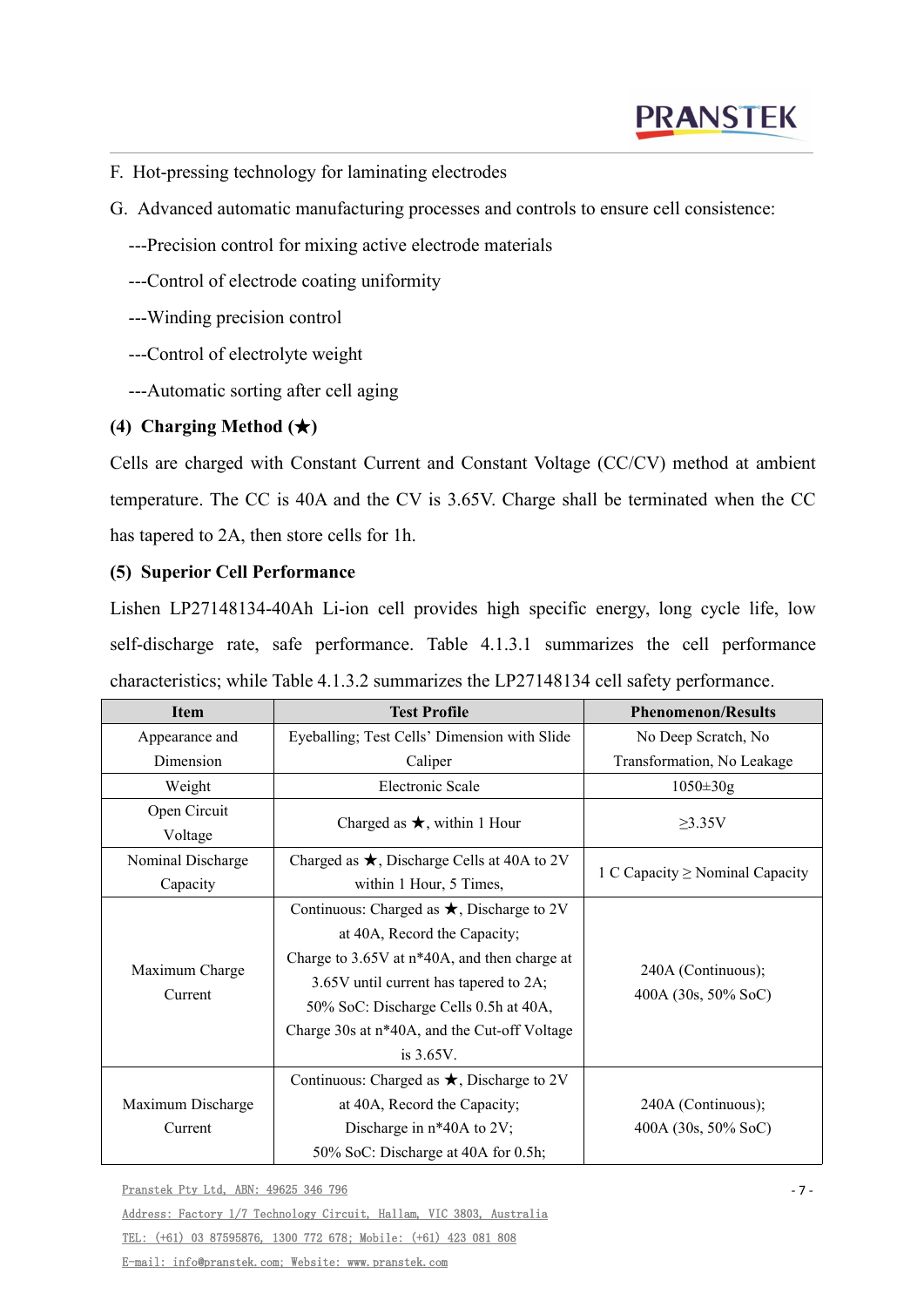|                                       | Discharge 30s at n*40A and the Cut-off                                                                    |                                                                  |
|---------------------------------------|-----------------------------------------------------------------------------------------------------------|------------------------------------------------------------------|
|                                       | Voltage is 2V.                                                                                            |                                                                  |
| Cycle Life                            | Charged as $\star$ , Discharge to 2V at 40A, 100%<br>DoD. Rest 10mins before Recharge. Measured           | Discharge Capacity (5000th Cycle)<br>$\geq$ 80% Initial Capacity |
|                                       | for 5000 Cycles.                                                                                          |                                                                  |
|                                       | Charged as $\star$ , Stored for 28                                                                        | Residual Capacity $\geq$ 90% of Initial                          |
| Capacity Retention at                 | Days at Ambient Temperature, then Discharge                                                               | Capacity;                                                        |
| <b>Ambient Temperature</b>            | to 2V at 40A. Record the Residual Capacity;                                                               | Recovery Capacity $\geq$ 93% of Initial                          |
|                                       | Charged as $\star$ , Discharge to 2V at 40A.                                                              | Capacity                                                         |
|                                       | Record the Recovery Capacity.                                                                             |                                                                  |
|                                       | Charged as $\star$ , Stored for 7 Days at                                                                 | Residual Capacity $\geq 90\%$ of Initial                         |
|                                       | $(60\pm2)$ °C, then Discharge to 2V at 40A.                                                               | Capacity;                                                        |
| Capacity Retention at                 | Record the Residual Capacity;                                                                             | Recovery Capacity $\geq$ 93% of Initial                          |
| <b>High Temperature</b>               | Charged as $\star$ , Discharge to 2V at 40A.                                                              | Capacity                                                         |
|                                       | Record the Recovery Capacity.                                                                             |                                                                  |
| Characteristics at High               | Charged as $\star$ , Stored for 5h at (60±2)°C, then                                                      | Residual Capacity $\geq$ 95% of Initial                          |
| Temperature                           | Discharge to 2V at 40A. Record the Capacity.                                                              | Capacity                                                         |
| Characteristics at Low<br>Temperature | Charged as $\star$ , Stored for 24h at (-20±2)°C,<br>then Discharge to 2V at 40A. Record the<br>Capacity. | Residual Capacity $\geq$ 75% of Initial<br>Capacity              |

**Table 4.1.3.1 Performance Characteristics ofLP27148134 Cell**

| <b>Item</b>      | <b>Test Criterion</b>                                                                       | <b>Cell Maximum</b><br><b>Temperature</b><br>(C) | Phenomenon                                          | <b>Result</b> |
|------------------|---------------------------------------------------------------------------------------------|--------------------------------------------------|-----------------------------------------------------|---------------|
| Low Pressure     | Charged as $\star$ , Stored for 6 Hours at 11kPa<br>in Low Pressure Test Chamber            | Ambient<br>Temperature                           | N <sub>0</sub><br>Phenomenon                        | Pass          |
| Short-Circuit    | Charged as $\star$ , 10 mins, R External Line,<br>$\langle 5m\Omega \rangle$                | 58                                               | N <sub>o</sub><br>Phenomenon                        | Pass          |
| Over-Charge      | 1.5 Times of Cut-off Voltage, 1C or Charge<br>for 1 Hour                                    | 43                                               | Cell Inflation                                      | Pass          |
| Over-Discharge   | Charged as $\star$ , 1C, Discharge for 90min                                                | 42                                               | No<br>Phenomenon                                    | Pass          |
| Nail-Penetration | Charged as $\star$ , Nail Size: $\Phi$ 5mm~ $\Phi$ 8mm,<br>Speed: $(25\pm5)$ mm/s           | 125                                              | No Fire<br>No Explosion<br>Cell Can<br><b>Break</b> | Pass          |
| Crush            | Charged as $\star$ , Speed: (5±1)mm/s, up to 0V<br>or 30% Deformation or the Force to 200kN | Ambient<br>Temperature                           | No Fire<br>No Explosion                             | Pass          |
| Hot-Oven         | Charged as $\star$ , Speed: 5°C/min,<br>Temperature: $130 \pm 2$ °C, Maintain: 30 mins      | 118                                              | N <sub>o</sub><br>Phenomenon                        | Pass          |

Pranstek Pty Ltd, ABN: 49625 346 796

Address: Factory 1/7 Technology Circuit, Hallam, VIC 3803, Australia TEL: (+61) 03 87595876, 1300 772 678; Mobile: (+61) 423 081 808

E-mail: info@pranstek.com; Website: www.pranstek.com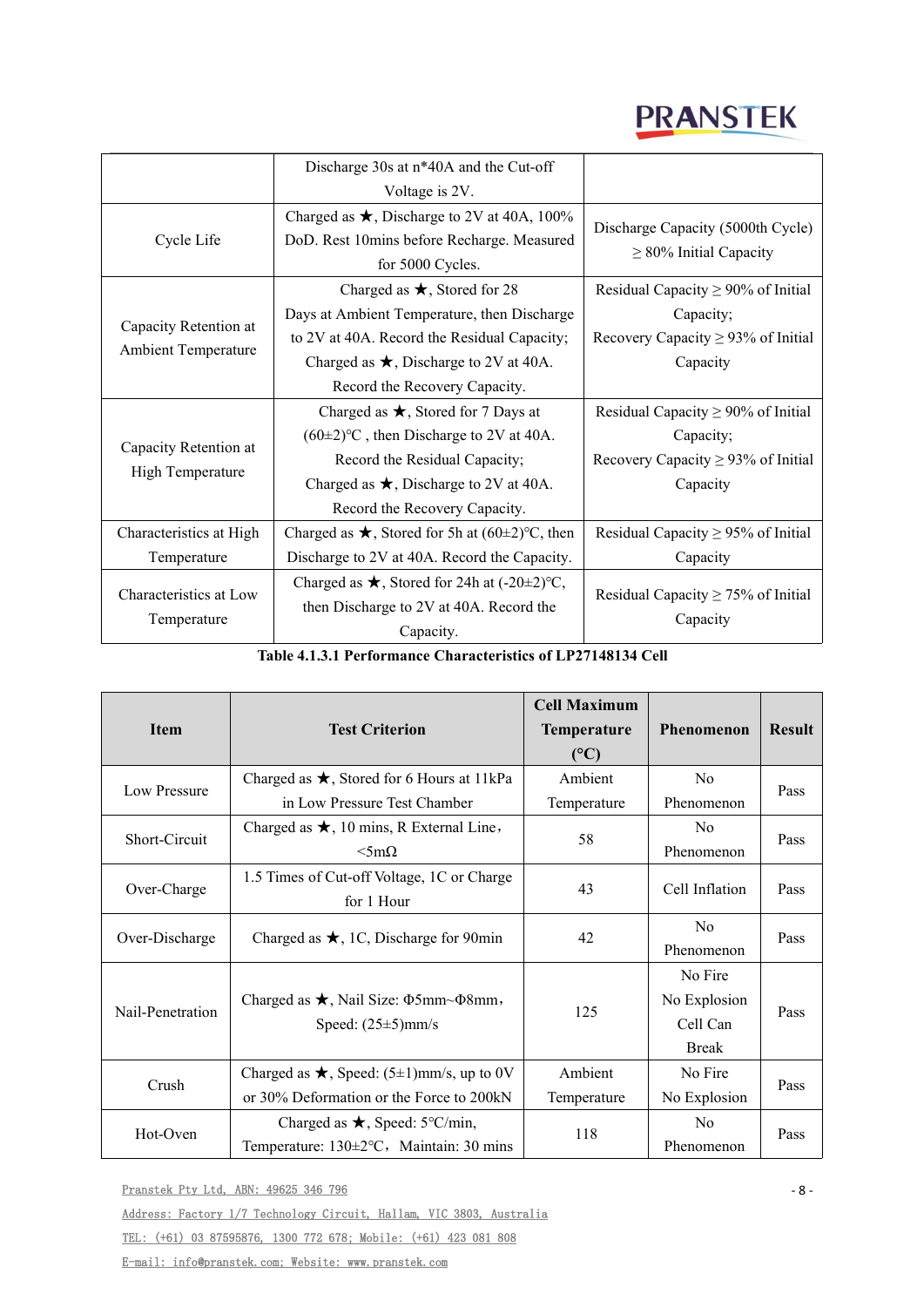| Drop      | Charged as $\star$ , from 1.5m to Concrete     | Ambient     | No           | Pass |  |
|-----------|------------------------------------------------|-------------|--------------|------|--|
|           | Ground                                         | Temperature | Phenomenon   |      |  |
| Seawater  | Charged as $\star$ , Immerged in NaCl Solution | Ambient     | No Fire      | Pass |  |
| Immersion | with Concentration of 3.5%, 2 Hours            | Temperature | No Explosion |      |  |

**Table 4.1.3.2 Safety Performance Data of LP27148134 Cell**

# <span id="page-11-0"></span>**4.2 Battery Module**

Each battery module contains 96 cells in a 12S8P configuration. The battery module is the smallest replaceable storage unit, including Li-ion cells and battery management system. Each module has two power terminals (+/-) and a communication terminal, via which communication with the higher-level controller takes place. Table 4.2 summarizes the key characteristics of the battery module.

| No.            | <b>Item</b>                                  | Specification                                               | Unit              | Remark                                  |
|----------------|----------------------------------------------|-------------------------------------------------------------|-------------------|-----------------------------------------|
| 1              | Rated Energy                                 | 12.288                                                      | kWh               |                                         |
| $\overline{2}$ | Rated Voltage                                | 38.4                                                        | V                 |                                         |
| $\overline{3}$ | <b>Operational Voltage</b>                   | $32.4 - 43.2$                                               | $\mathbf V$       | Operational range<br>@1C                |
| $\overline{4}$ | Calendar Life Time                           | 10                                                          | year              |                                         |
| 5              | Capacity (0.5C)                              | 320                                                         | Ah                | Standard<br>Charging and<br>discharging |
| 6              | Self-discharge (%<br>per month)              | $\leq$ 2.5% per<br>month@100% SoC, 25°C,<br>30 Days Storage | $\frac{0}{0}$     | $23 \pm 5$ °C                           |
| $\overline{7}$ | DC-Internal<br>Resistance                    | 10                                                          | $m\Omega$         | Initial                                 |
| $8\,$          | Temperature Range<br>Transport/Storage       | $-20 - 50$                                                  | $\rm ^{\circ}C$   |                                         |
| 9              | Temperature Range<br><b>Operation Charge</b> | $0 - 45$                                                    | $^{\circ}C$       |                                         |
| 10             | Temperature Range<br>Operation<br>Discharge  | $-20 - 50$                                                  | $^\circ \text{C}$ |                                         |
| 11             | Communication<br>Interface and<br>Protocol   | CAN                                                         |                   | Target: CAN-Bus                         |

**Table 4.2 Key Characteristics of the Battery Module** 

Pranstek Pty Ltd, ABN: 49625 346 796

Address: Factory 1/7 Technology Circuit, Hallam, VIC 3803, Australia

TEL: (+61) 03 87595876, 1300 772 678; Mobile: (+61) 423 081 808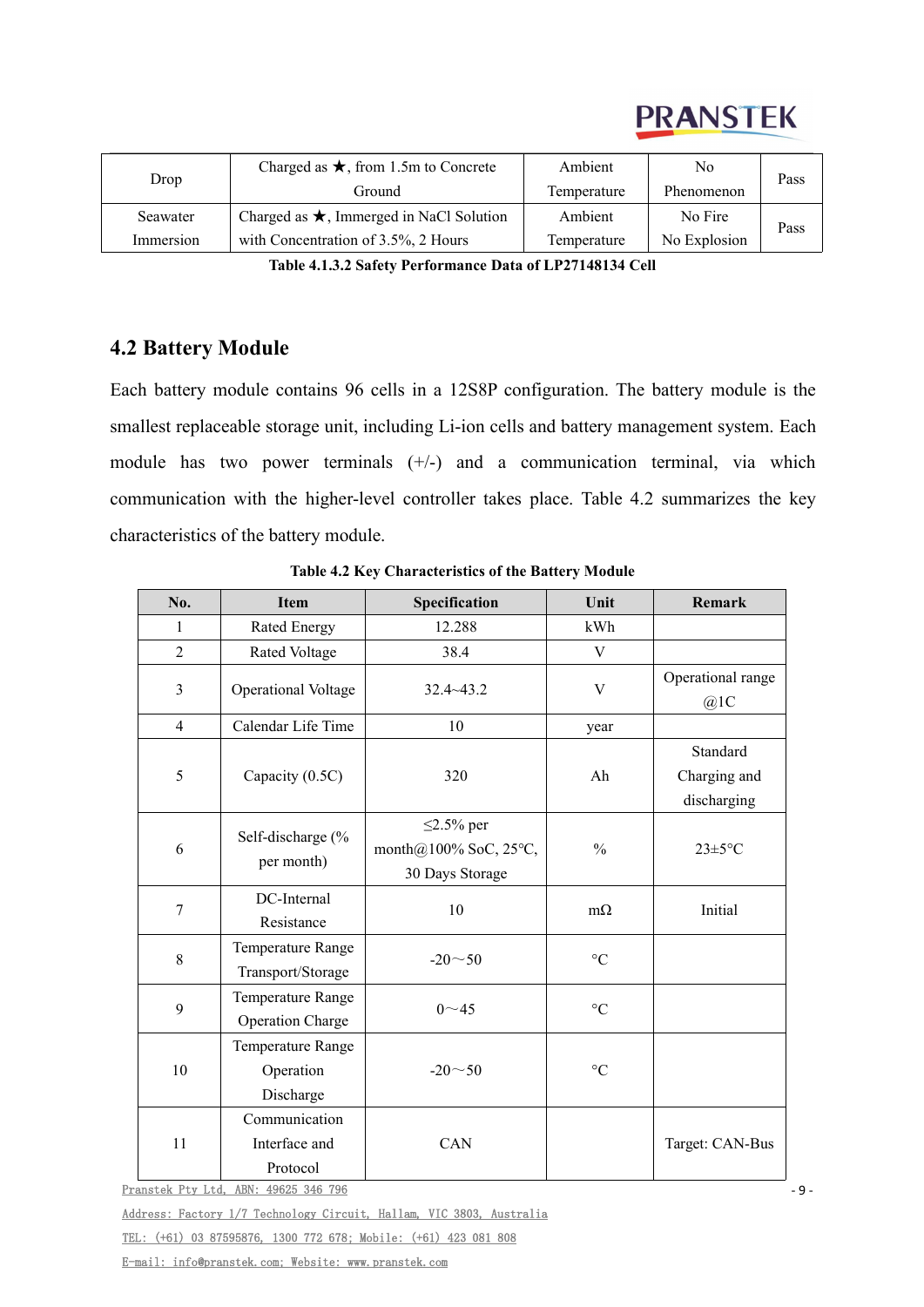|  | Module Weight         | $30\pm2.0$   | n g |  |
|--|-----------------------|--------------|-----|--|
|  | Dimension $(w^*d^*h)$ | 600*1032*172 | mm  |  |

# <span id="page-12-0"></span>**4.3 Battery Rack**

15 standard LFP battery modules are connected in series through connectors to form a battery cluster. Within a battery cluster, a battery cluster management system (BCMU) is deployed to detect and manage cell voltage and temperature inside the battery modules. The BCMU monitors the data values detected by the BLMU and sends a warning signal to the battery array management system (BAMS) if any detected data value exceeds the preset threshold. The BCMU also detects the operating current of battery modules and works with the HVCU to protect battery modules. Table 4.3 summarizes the key characteristics of the battery rack.

| No.            | <b>Item</b>                                             | Specification                       | Unit       | Remark                                                                               |
|----------------|---------------------------------------------------------|-------------------------------------|------------|--------------------------------------------------------------------------------------|
| $\mathbf{1}$   | Maximal Voltage                                         | 744.6                               | Vdc        |                                                                                      |
| 2              | Nominal Voltage                                         | 652.8                               | Vdc        |                                                                                      |
| $\overline{3}$ | Minimal Voltage                                         | 510                                 | Vdc        |                                                                                      |
| $\overline{4}$ | Nominal Capacity                                        | 320                                 | Ah         | 0.5C                                                                                 |
| 5              | Nominal Energy                                          | 208.896                             | kWh        | Configuration Capacity<br>by the Cell Capacity                                       |
| 6              | <b>Internal Resistance</b><br>DC                        | 113                                 | $m\Omega$  | Initial                                                                              |
| $\overline{7}$ | Prospective Value of<br>Short-circuit Current           | 7                                   | kA         | Without Protection<br>Device                                                         |
| 8              | Admitted<br>Short-circuit Current<br><b>Inside Rack</b> | 5.825                               | kA         | Relevant for<br>Rack-paralleling or<br>Internal Power Wiring,<br>Short-circuit Proof |
| 9              | Cell Series/Parallel<br>Configuration                   | 204S8P                              |            | Refer to Table 4.1                                                                   |
| 10             | <b>Battery Management</b><br>System (BMS)               | 1<br>17                             | Set<br>Set | Rack BMS: 1<br>Module BMS: 17                                                        |
| 11             | DC Protection                                           | Circuit Switch,<br>Contactor, Relay | Set        |                                                                                      |

| Table 4.3 Data Sheet of the Battery Rack |
|------------------------------------------|
|------------------------------------------|

Pranstek Pty Ltd, ABN: 49625 346 796

Address: Factory 1/7 Technology Circuit, Hallam, VIC 3803, Australia

TEL: (+61) 03 87595876, 1300 772 678; Mobile: (+61) 423 081 808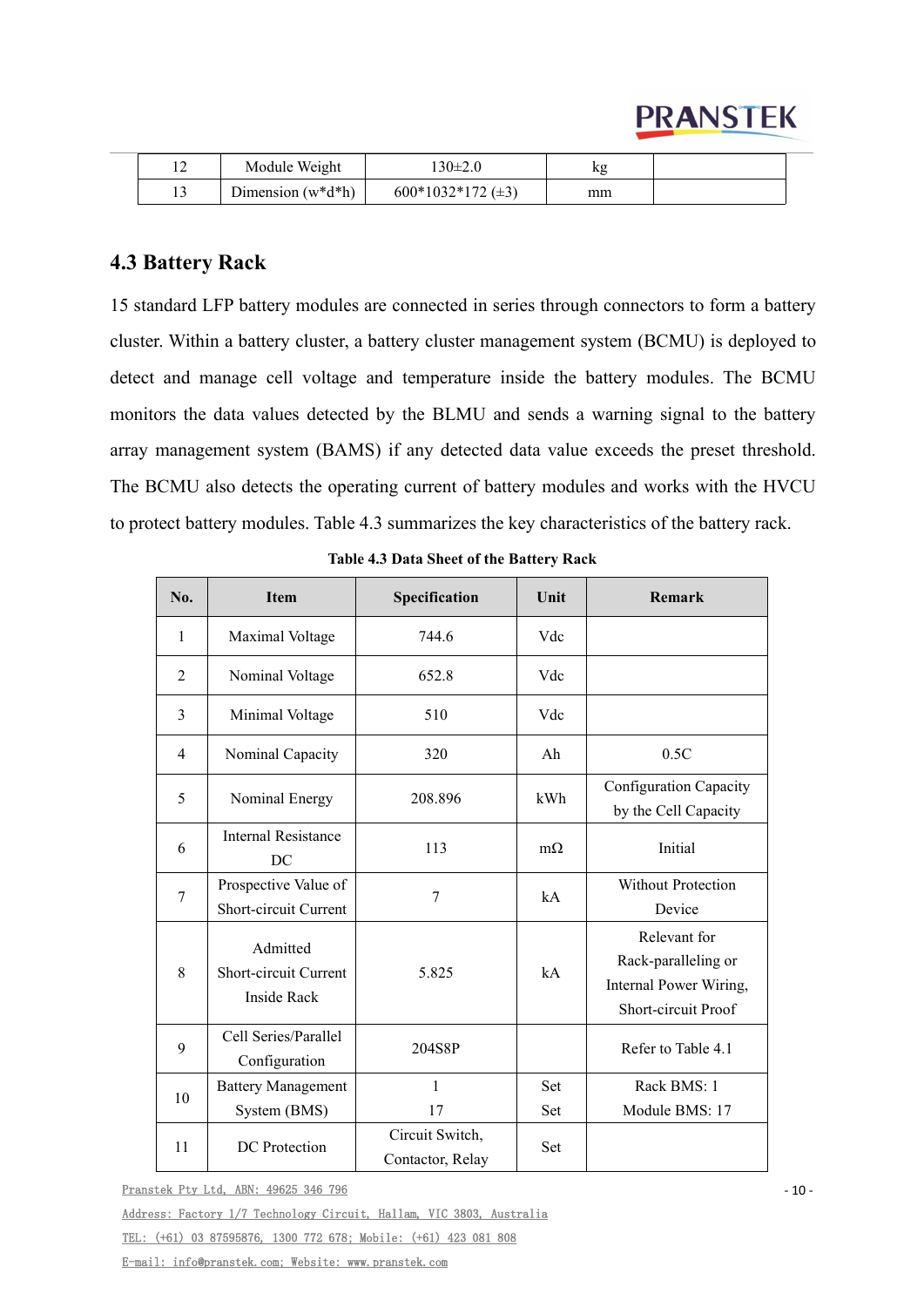| 12 | Communication<br>Interface and<br>Protocol | CAN/RS485/Ethernet         |    |  |
|----|--------------------------------------------|----------------------------|----|--|
| 13 | Rack Weight                                | $150 \pm 2.0$              | kg |  |
| 14 | Dimension $(w^*d^*h)$                      | $1170*1050*2378 \ (\pm 5)$ | mm |  |

# <span id="page-13-0"></span>**4.4 Battery Protection Unit**

The battery protection unit (BPU) contains the high voltage device and the second level management unit of the battery management system. The high voltage devices include: fuses, relays, pre-charging resistors, etc. The fuse will protect the system when a short circuit occurs between the DC Control Cabinet A1 and the BPU. Relay is mainly used to control battery main circuit cut and close.

The second level management unit in BMS includes: battery cluster management unit (BCMU) and high voltage control unit (HVCU). The 24V DC power supply bus (provided by the DC Control Cabinet A1) supplies power to the second stage battery management unit in BPU through the connector on the front panel of the BPU. The BCMU communication with the first stage management unit (BLMU) is also communicated by the CAN on the front panel of the BPU. BCMU controls the opening signal of BLMU, and controls relays in the BPU, which is connected with the Ethernet switch in the DC control cabinet A1 by RJ45, and the third level management system (BAMS) is communicated through the switch. The internal and external schematics of the BPU are illustrated as follows: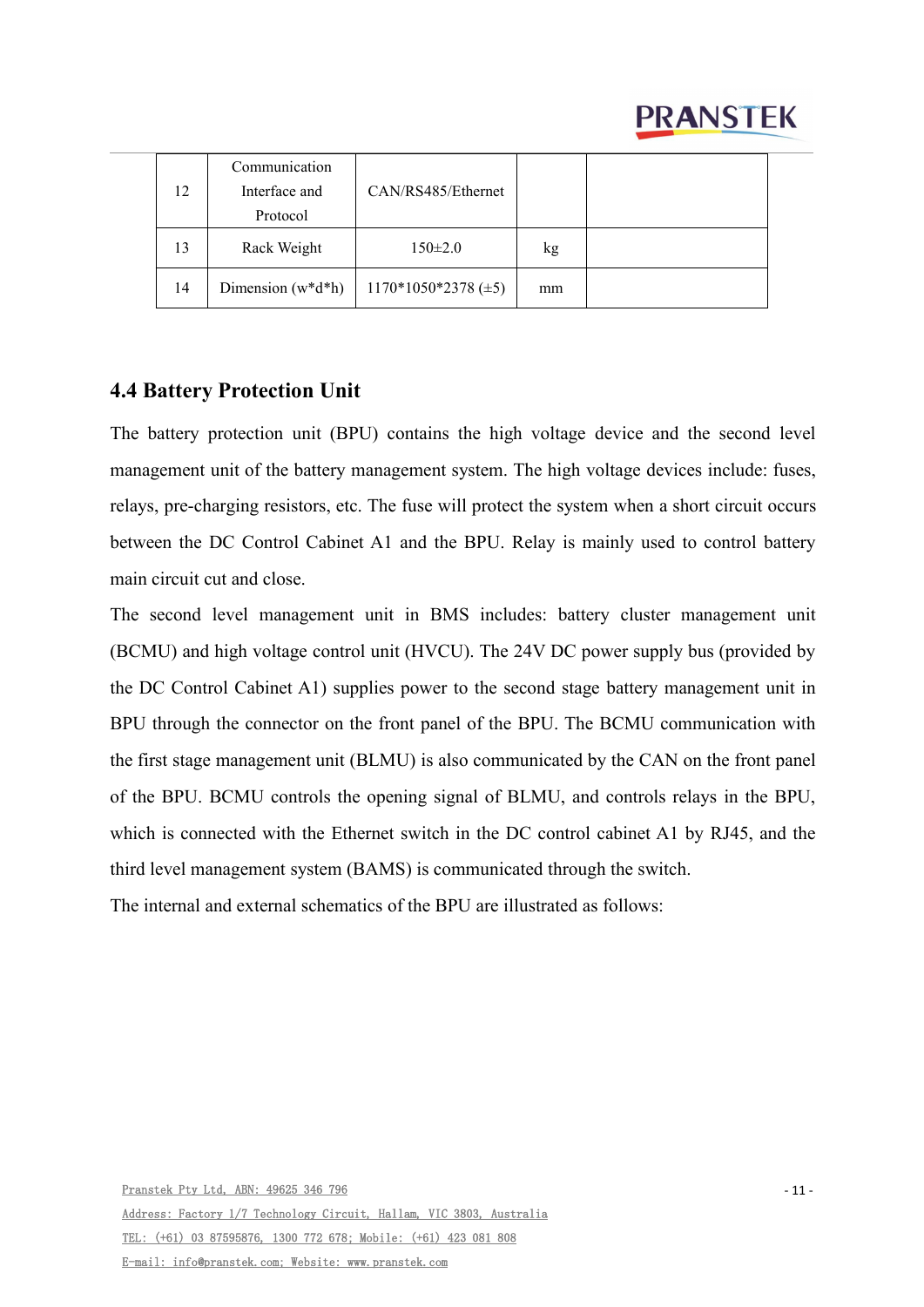

**Figure 4.4.1 BPU Diagram (Front View)**



**Figure 4.4.2 BPU Internal Schematic Diagram (Top View Level 1, Top View Level 2)**

#### **DC Control Cabinet A1**

The upper panel of the DC control cabinet A1 consists of several parts: AC/DC power supply bus control section, Ethernet communication extension section and BAMS. It mainly consists of 24V DC power supply bus and control part, the third level management system man-machine interface (BAMS), and Intranet-Ethernet switch. The 24V DC power supply bus of each module and BPU is provided by the DC control cabinet A1. The outer network CAN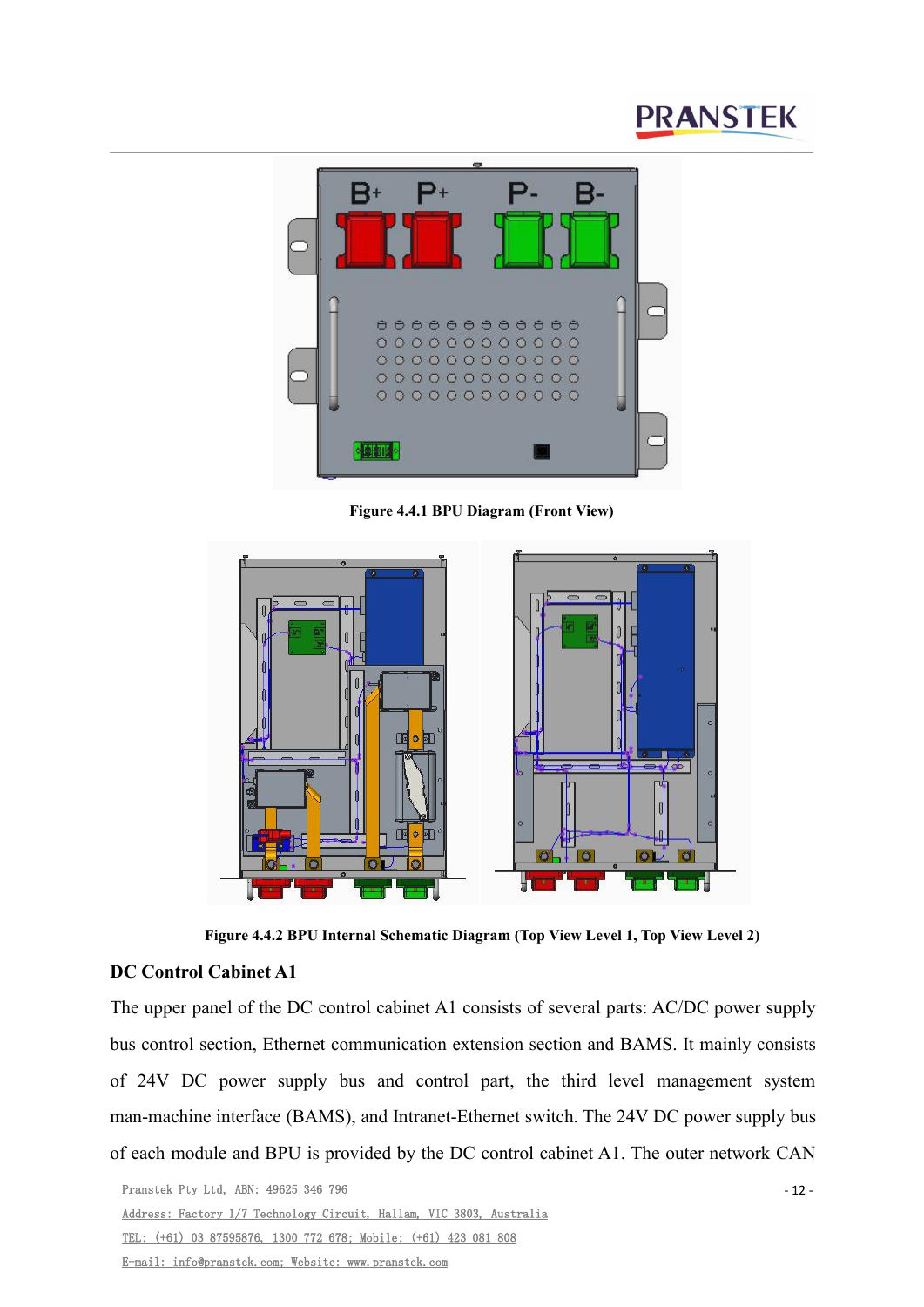bus and Ethernet communication line of the BPU are summarized in the DC control cabinet A1.

The bottom panel of the DC control cabinet A1 consists of several parts: load break switch and copper bar. Each load break switch is connected with the BPU by the power cable, the copper bar of total positive and total negative in DC control cabinet A1 will be connected with the PCS.

# <span id="page-15-0"></span>**4.5 Battery Management System**

Based on the features of large-scale energy storage battery arrays using LFP batteries as energy storage units, LSESS BMS is deployed to monitor and protect battery arrays when protection conditions are met. A reliable and effective BMS can protect the ESS battery life.

### <span id="page-15-1"></span>**4.5.1 Advantages ofLSESS BMS:**

### **(1) High Accuracy**

Cell Voltage Accuracy≤±3mV

Temperature Accuracy≤±1℃

Current Measure Accuracy≤0.5%FSR

### **(2) Precise SoC and SoH Calculation**

A precise and comprehensive method is used to calculate battery's state of charge (SoC) and state of health (SoH) through the battery performance detection and combining the battery state and system parameters. A precise SoC and SoH provide the battery status to the system and help to transmit a warning signal to the upper management. Accuracy of insulation resistance is less than 5%.

### **(3) Low Power Consumption**

LSESS BMS incorporates advanced technologies such as big-league integrated circuit, filtering technology, high level voltage insulation, etc. These advanced technologies provide low power consumption BMS.

### **(4) Powerful Communication**

Pranstek Pty Ltd, ABN: 49625 346 796 Address: Factory 1/7 Technology Circuit, Hallam, VIC 3803, Australia TEL: (+61) 03 87595876, 1300 772 678; Mobile: (+61) 423 081 808 E-mail: info@pranstek.com; Website: www.pranstek.com - 13 - LSESS BMS uses CAN 2.0 and Ethernet to communicate with battery modules, and uses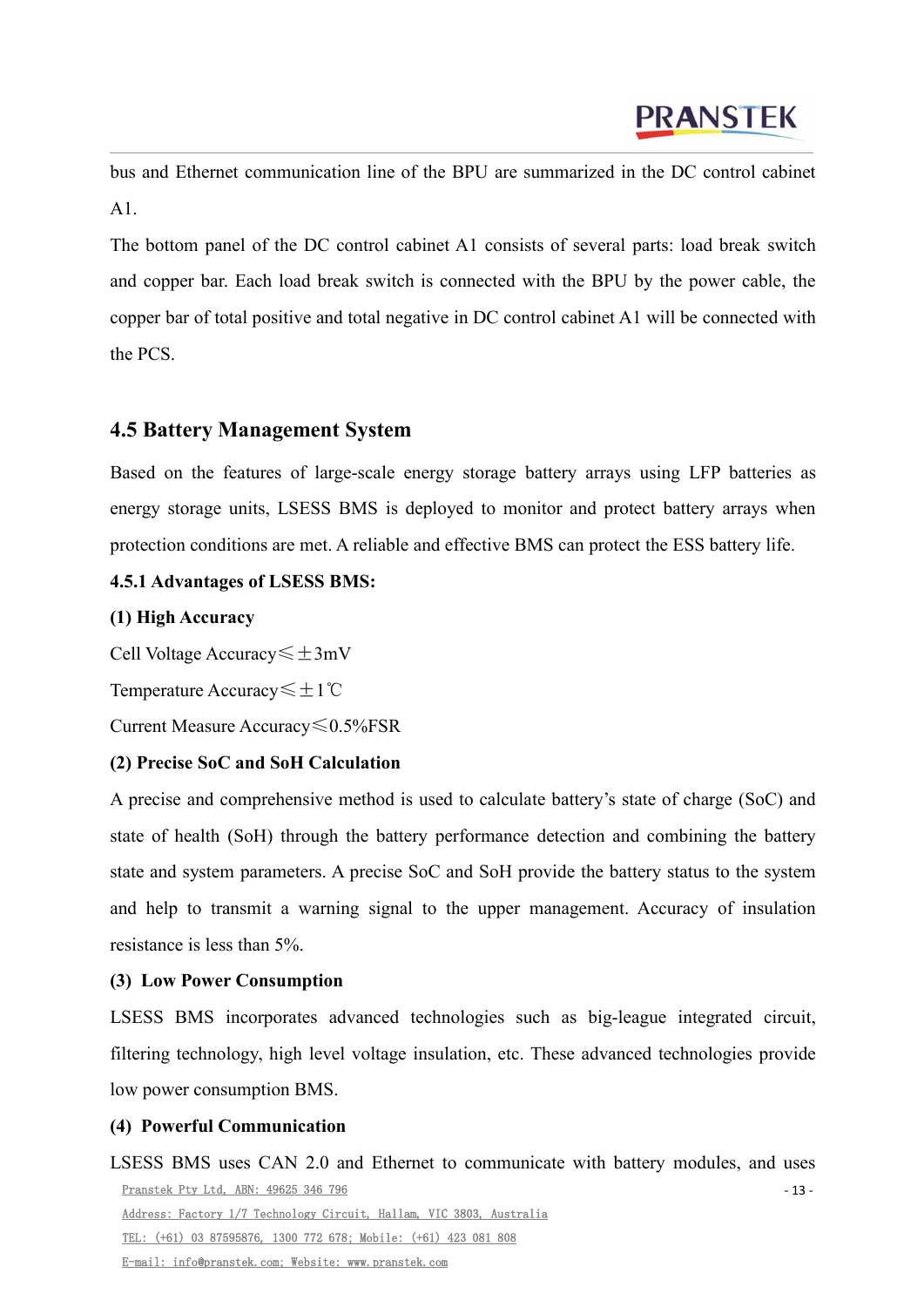Ethernet to communicate with PCS and SCADA. Efficient communication can guarantee system safety.

### **(5) Advanced Battery Balance Approach**

LSESS BMS uses an intelligent non-destructive initiative balance that is devised by Lishen according to the cell voltage to charge or discharge the cell.The average balance current is 100mA. The initiative balance approach is more efficient with lower quantity of heat and has little thermal influence on battery.

### **(6) Advanced Thermal Design**

LSESS BMS has an efficient thermal management system, according to the features of battery and battery temperature, to control the temperature management device. Therefore, battery can work in a suitable environment with a longer service life.

### **(7) Safe HV Control Design**

LSESS BMS has a reliable control solution. First, it has a pre-charged circuit in the main loop. Then it has a redundant and isolated solution. All of these can enhance the BESS safety.

### **(8) Online Self-detection and Diagnosis**

Online self-detection can accomplish fault detection and diagnosis. This method can estimate any fault that system may occur and find the fault type and location, so it reduces system repair time. Fault detection will result in a manual overwrite on alarm.

### **(9) Efficient and Humanistic Graphical User Interface (GUI)**

LSESS BMS has efficient and humanistic software which enables monitoring, recording, displaying and analyzing the battery status online.

### **(10) Robust Structure Design**

LSESS uses multiple protection design, such as waterproof, dust-proof, tamper-proof, etc. From the early stages of system design to mass production, the BESS will be strictly inspected with findings documented to ensure product quality. LSESS BMS conforms to the EMC standards and can work under some severe conditions.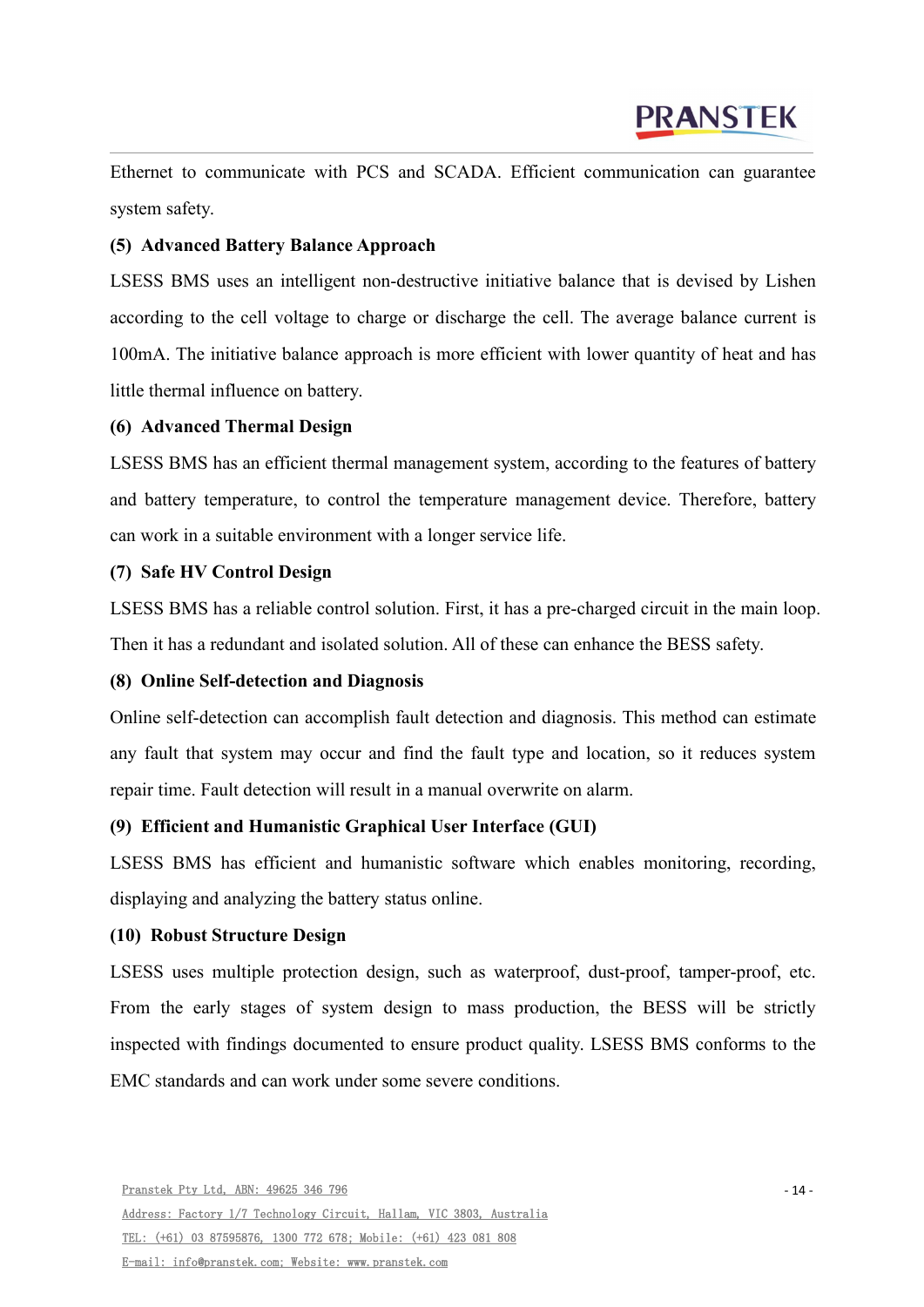#### <span id="page-17-0"></span>**4.5.2 BESS Unit BMS Structure**

The BESS needs 2 sets of LSESS BMS. This document is an introduction of the LSESS BMS. It contains 2 Battery Array Management System (BAMS), 2 Battery Cluster Management Units (BCMU) and 34 Battery Local Management Units (BLMU). LSESS BMS uses 1 BAMS to communicate with PCS and SCADA, and the BAMS communicates with all the BCMU at the same time through TCP/IP. Each of BCMU includes a High Voltage Control Unit (HVCU) and manages 17 BLMU. 1 BLMU monitors 1 battery module. Figure 4.5.2 shows the major component blocks of this battery management system.



**Figure 4.5.2 BESS Framework**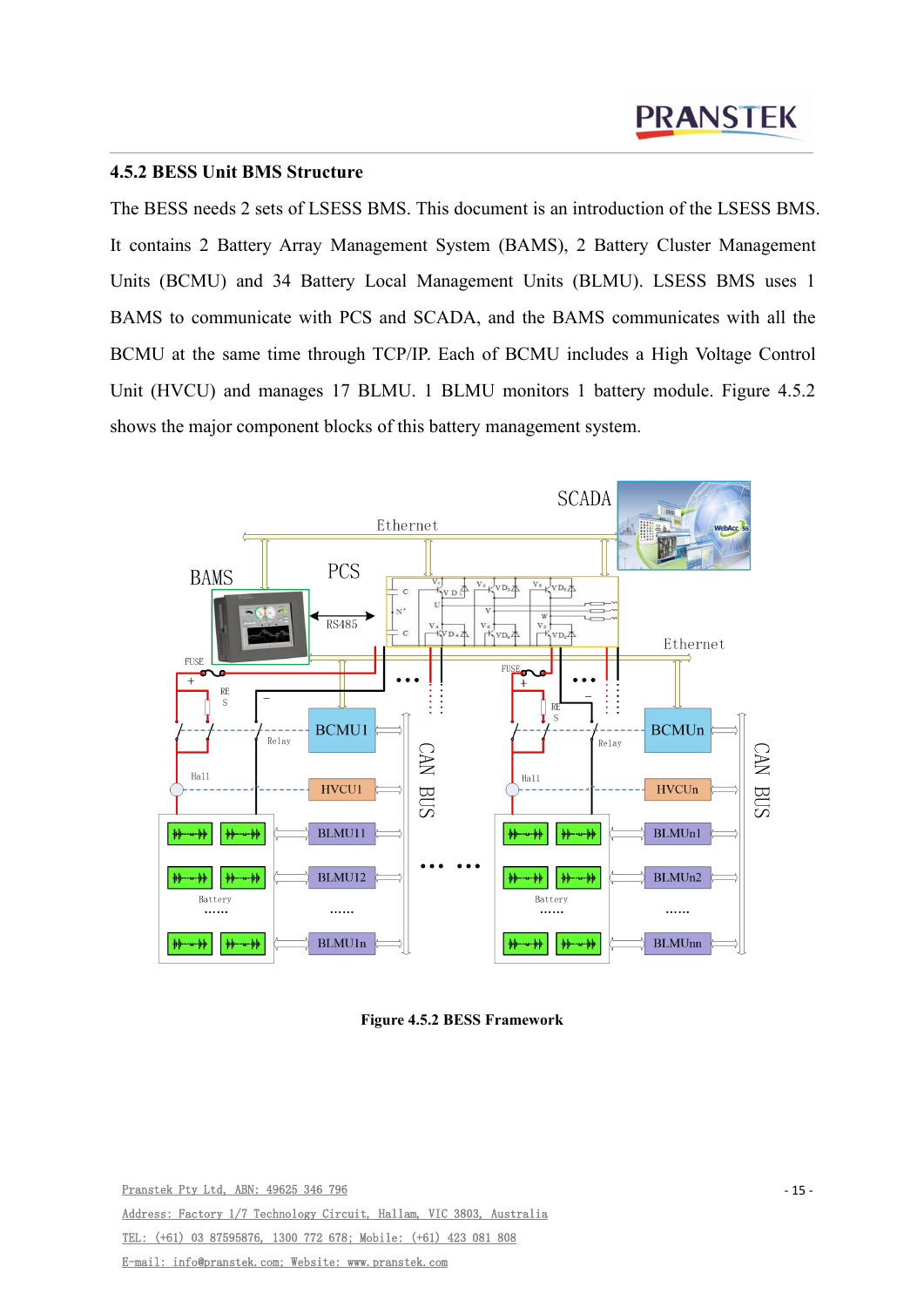# <span id="page-18-0"></span>**4.6 Battery Array Management System (BAMS)**

### <span id="page-18-1"></span>**4.6.1 BAMS Function and Specification**

The BAMS manages all the BCMUs under 1 co-operating PCS. Besides, it can communicate with PCS and SCADA, so that BAMS can request PCS to change operating status according to the battery status in time.

### **Functional Description of BAMS**:

### **(1) Data Recording**

A. Receive data from BCMUs, such as battery rack voltage, current, SoC, temperature, etc. Record the received data and other data such as the numbers of battery strings, time of charge and discharge. The record file will be distinguished as date;

B. Receive all warning and protection events of BCMUs and save them as a document in local memory.

**(2) Calculate SoC and SoH of battery array**

# **(3) Receive the protection and warning signal of BCMU; set parameters of BCMU and**

### **BLMU; communicate with PCS and SCADA**

**(4) Receive command from PCS and SCADA,and transmit it to BCMU and BLMU.**

### **(5) Communicate with PCS and SCADA to achieve below functions:**

A. Transmit the protection or warning signals of BCMU uploading to PCS and SCADA;

B. Transmit the protection and warning signals that are found in BMS self-checking to PCS and SCADA;

C. Upload battery array data to PCS and SCADA, such as total voltage, present current, etc;

D. Upload event log;

E. Provide a human-computer interaction function for local and remote operation, such as communication interface, permission management, parameter setting, etc.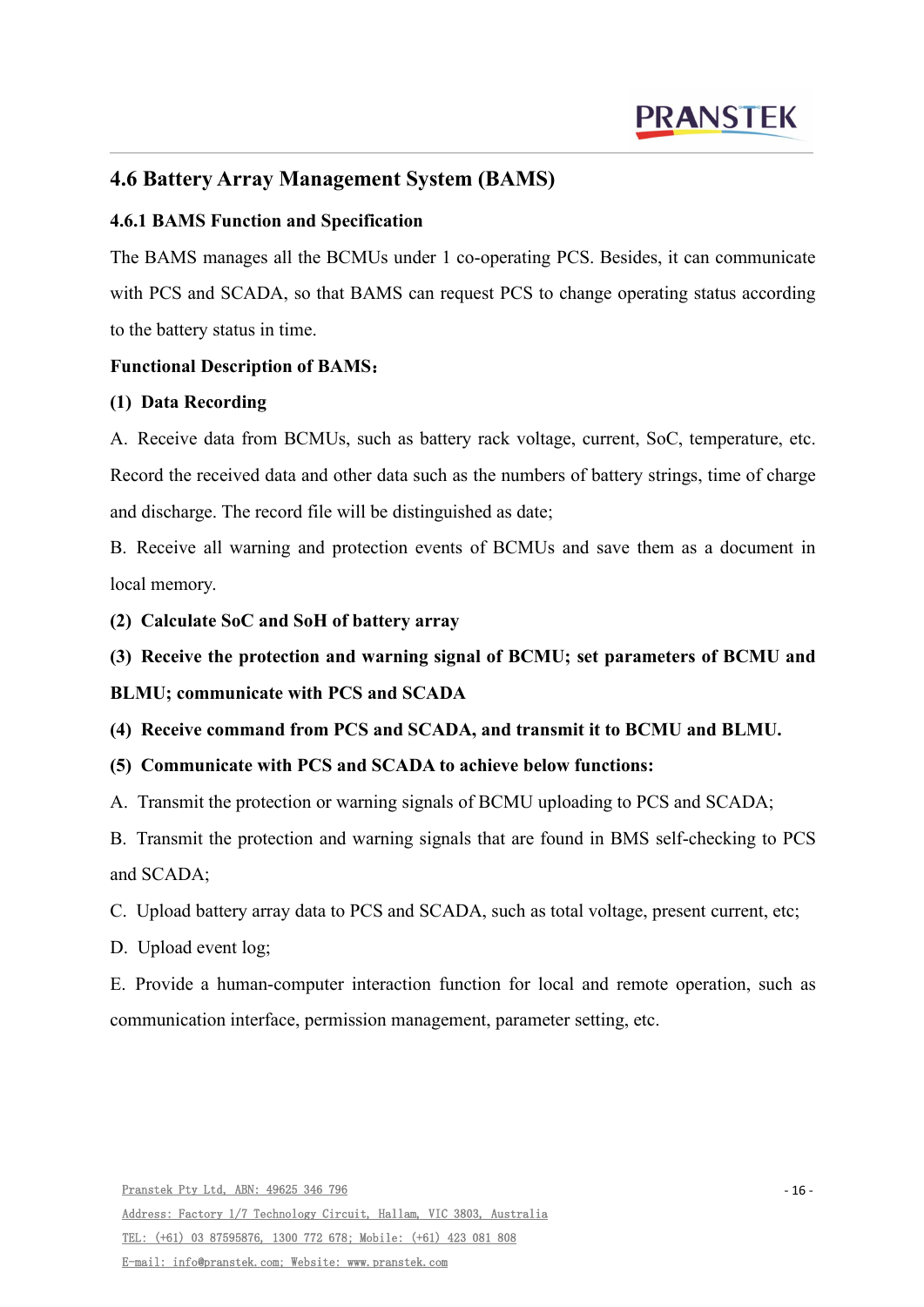

- 17 -

| Interface  | <b>Description</b>        | <b>Functions</b>                                                                                                      | <b>Harness Definition</b><br>Shielded<br>Twisted-pair Cable,<br>Super Five<br>Categories |  |
|------------|---------------------------|-----------------------------------------------------------------------------------------------------------------------|------------------------------------------------------------------------------------------|--|
| Ethernet   | RJ45,<br>10/100/1000 Mbps | 1, External Interface:<br>Communicate with PCS and<br><b>SCADA</b><br>2, Internal Interface:<br>Communicate with BCMU |                                                                                          |  |
| <b>USB</b> | USB 2.0                   | Record Local Data                                                                                                     |                                                                                          |  |
|            | $9.6 \sim 115.2$ Kbps     |                                                                                                                       | Shielded Difference                                                                      |  |
| RS485      | Communicate Rate,         | Communicate with PCS                                                                                                  | Twisted- pair, 1500V                                                                     |  |
|            | 2500V Isolation           |                                                                                                                       | <b>Insulation Voltage</b>                                                                |  |

### <span id="page-19-0"></span>**4.6.2 BAMS Interface Definition**

# <span id="page-19-1"></span>**4.7 Battery Cluster Management Unit (BCMU)**

# <span id="page-19-2"></span>**4.7.1 BCMU Appearance**



**Figure 4.7.1 BCMU Appearance**

# <span id="page-19-3"></span>**4.7.2 Functional Description of BCMU**

(1) Manage a single rack battery array;

(2) Each BCMU manages 17 BLMU, gathers the information of battery voltage, temperature,

etc and reports to BAMS;

(3) Short-circuit protection. If short circuit occurs, BCMU will break the main loop immediately;

(4) Analyze warning and protection status. If battery rack occurs any abnormal status, BCMU

transmits the protection or warning signals to PCS and be ready to receive command;

Pranstek Pty Ltd, ABN: 49625 346 796 Address: Factory 1/7 Technology Circuit, Hallam, VIC 3803, Australia TEL: (+61) 03 87595876, 1300 772 678; Mobile: (+61) 423 081 808 E-mail: info@pranstek.com; Website: www.pranstek.com (5) Control circuit switch, contactor and other components to ensure the battery safety.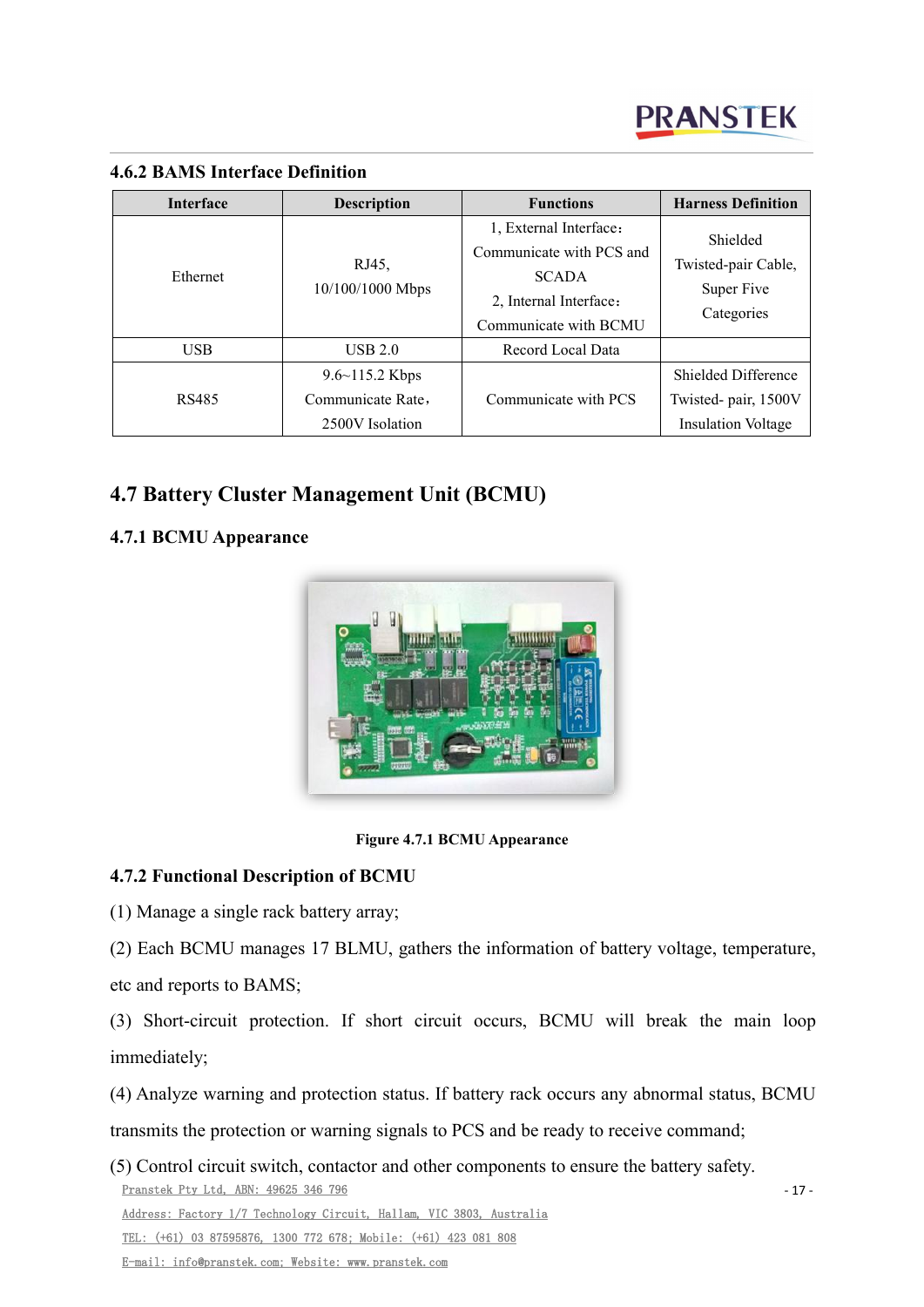| <b>BCMU</b> Type          | LS ESS BCMU A1 PCBA  |
|---------------------------|----------------------|
| Manage BLMU Max Number    | 30                   |
| Power Supply              | $12\text{-}24V$ DC   |
| Power Consumption         | $\leq$ 200mA         |
| Communication Interface   | CAN, Ethernet, RS485 |
| Display Type (Optional)   | SDW8060-080-TJ20W    |
| Screen Resolution         | 800*600              |
| Display Size              | $162*122$            |
| Display Power Consumption | <2.8W                |
|                           |                      |

### <span id="page-20-0"></span>**4.7.3 BCMU Technical Specification**

### <span id="page-20-1"></span>**4.7.4 BCMU Communication Interface**

| <b>Interface</b>   | <b>Description</b>           | <b>Functions</b>                                                                             | <b>Harness Definition</b>                                                    |  |
|--------------------|------------------------------|----------------------------------------------------------------------------------------------|------------------------------------------------------------------------------|--|
|                    | RJ45,                        |                                                                                              | Shielded Twisted-pair                                                        |  |
| Ethernet           |                              | Communicate with BAMS                                                                        | Cable, Super Five                                                            |  |
|                    | $100$ Mbps                   |                                                                                              | Categories                                                                   |  |
| <b>CAN</b>         | 250 Kbps                     | <b>Collect Battery System</b><br>Information and<br>Communicate with BLMU<br>through CAN Bus | <b>Shielding Difference</b><br>Twisted-pair Cable, 1000V<br>Isolated Voltage |  |
| Power Wire of BCMU | 2 Core Wire,<br>24V DC Power | Provide BCMU Power<br>Supply                                                                 | Min Size of Copper Cable<br>is 1mm <sup>2</sup> ; 1000V Isolated<br>Voltage  |  |

# <span id="page-20-2"></span>**4.8 Main Loop Component (MLC)**

MLC includes relay, fuse, pre-charge resistor (Lai Fu, RXLG), HALL element, etc.

- (1) Relay connects or breaks main loop. BCMU controls relay;
- (2) Fuse is used in short circuit protection. Fuse breaks down immediately;
- (3) Pre-charge resistor can reduce the influx rush current. BCMU commands pre-charge relay

to release pre-charge resistor into main loop.

(4) HALL element is used to measure current. HVCU measures HALL element voltage.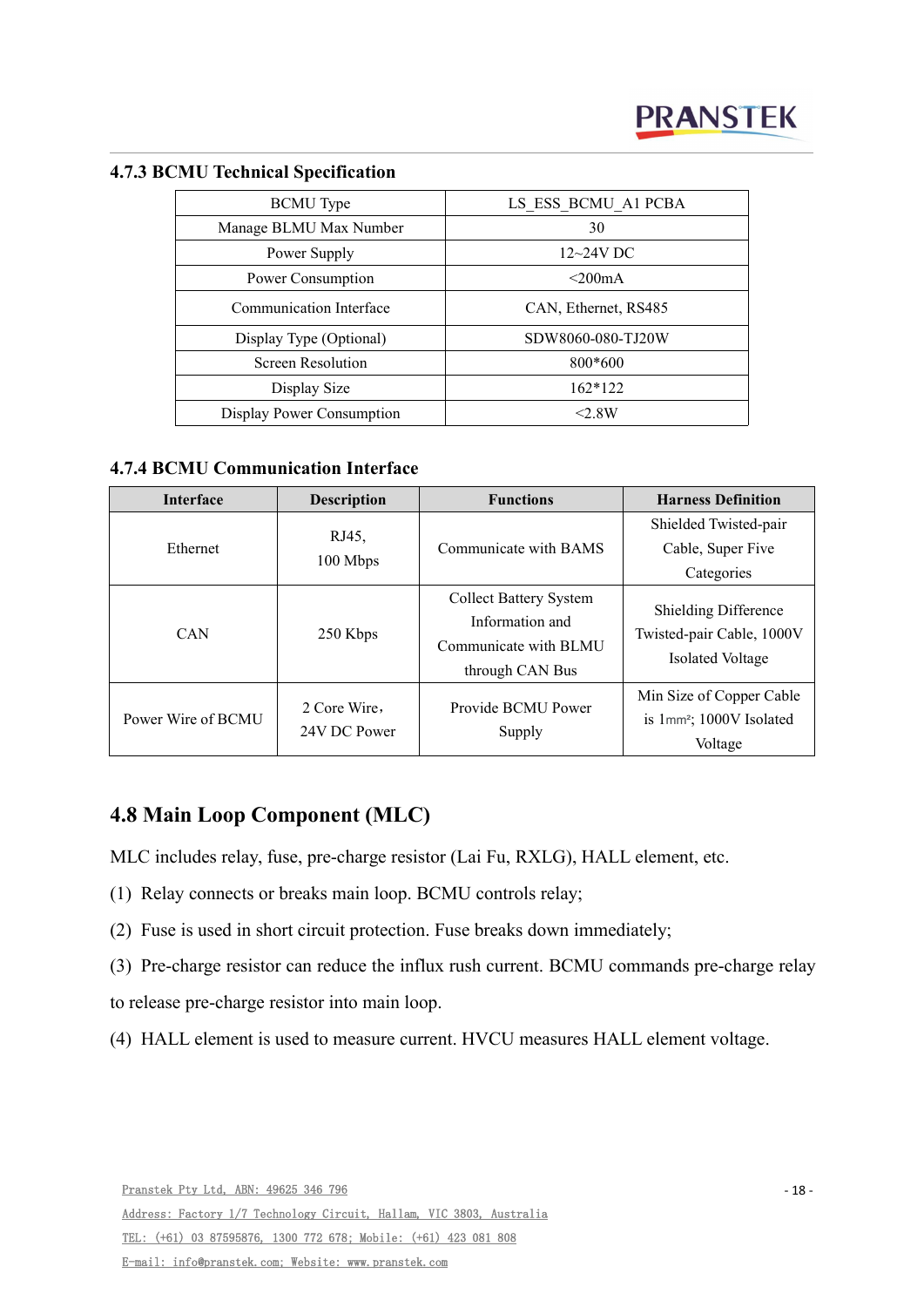# <span id="page-21-0"></span>**4.9 High Voltage Control Unit (HVCU)**



**Figure 4.9 HVCU Appearance**

# **HVCU Technical Specification**

| Voltage Range                     | >2500V           |
|-----------------------------------|------------------|
| Accuracy of Insulation Resistance | $5\%$            |
| Power Consumption                 | $<$ 50mA         |
| <b>Current Sample Range</b>       | $-350-350A$      |
| <b>Current Measure Accuracy</b>   | $\leq 0.5\%$ FSR |

# <span id="page-21-1"></span>**4.10 Battery Local Management Unit (BLMU)**

Each BLMU monitors 1 battery module, it can upload the module information, such as voltage, temperature, protection and warning status and other parameters, to the BCMU.

# <span id="page-21-2"></span>**4.10.1 BLMU Appearance**



**Figure 4.10.1 BLMU**

Pranstek Pty Ltd, ABN: 49625 346 796 Address: Factory 1/7 Technology Circuit, Hallam, VIC 3803, Australia TEL: (+61) 03 87595876, 1300 772 678; Mobile: (+61) 423 081 808 E-mail: info@pranstek.com; Website: www.pranstek.com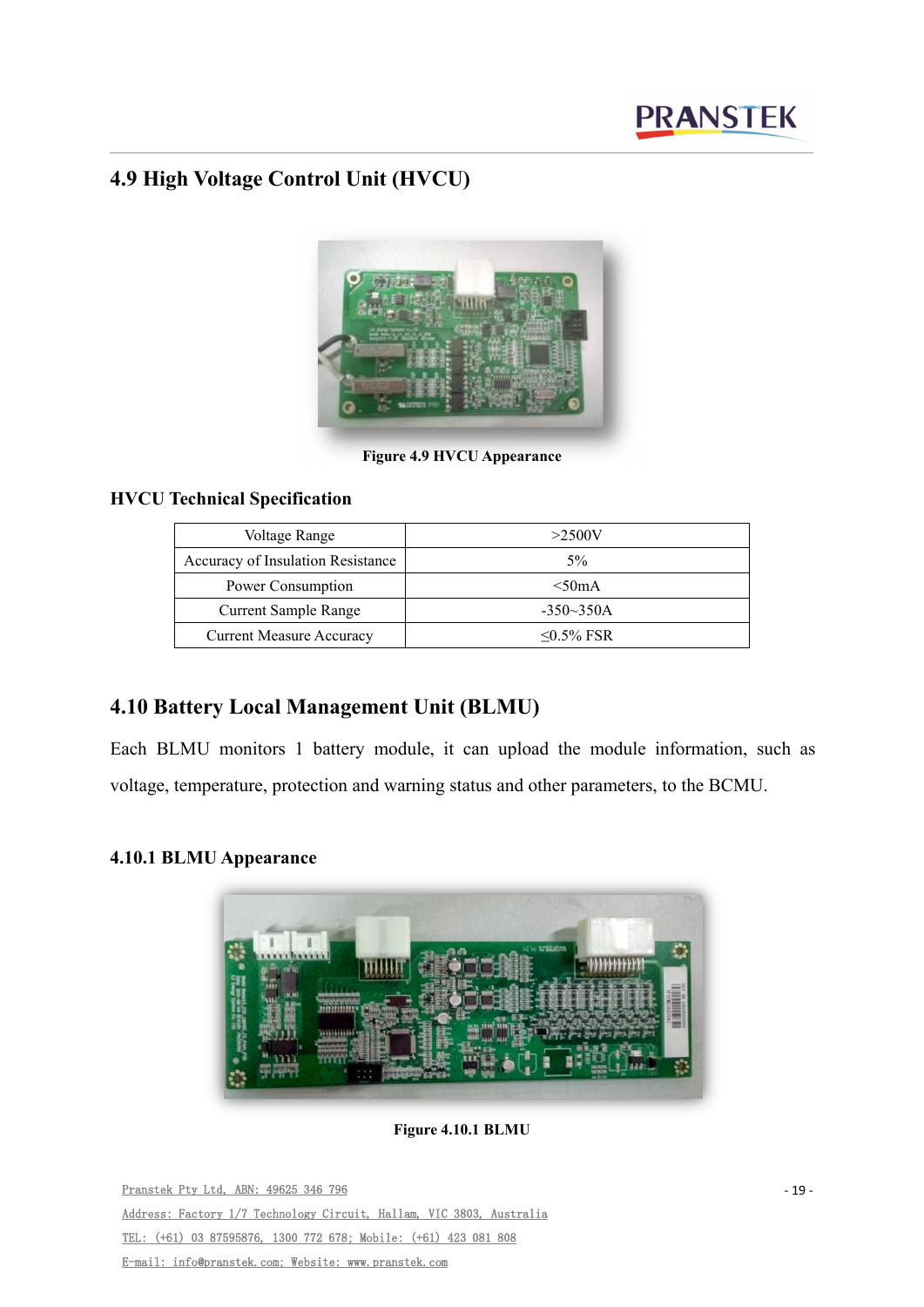### <span id="page-22-0"></span>**4.10.2 Functional Description of BLMU**

- (1) Every BLMU monitors all battery cells in one battery module;
- (2) Measures the battery voltage, temperature and reports to BCMU;
- (3) Battery balance function;
- (4) Isolates CAN communication function.

### <span id="page-22-1"></span>**4.10.3 BLMU Technical Specification**

| <b>BLMU</b> Module Type            | LS ESS LMU16 FS AWD2                |
|------------------------------------|-------------------------------------|
| Power Supply                       | $12\sim24V$ DC                      |
| <b>Busy Power Consumption</b>      | < 50mA                              |
| Free Power Consumption             | $\leq$ lmA                          |
| Measurable Voltage Scope           | $0.5 - 5V$                          |
| Cell Voltage Accuracy              | $\leq \pm 3mV$                      |
| Cell Temperature Measurement Range | $-30 \sim 105$ °C                   |
| Temperature Accuracy               | $\leq \pm 1$ °C                     |
| Communication Interface            | $CAN 2.0*2$                         |
| Balance Approach                   | Intelligent Non-destructive Balance |

<span id="page-22-2"></span>**4.10.4 BLMU Interface and Wiring Definition**

| <b>Interface</b>    | <b>Description</b>   | <b>Function</b>       | <b>Wiring Definition</b>                  |  |
|---------------------|----------------------|-----------------------|-------------------------------------------|--|
|                     |                      | Communicate with BCMU | Shielded Difference                       |  |
| <b>CAN</b>          | 250 Kbps             | through CAN Bus       | Twisted-pair Cable, 1500V                 |  |
|                     |                      |                       | Isolated Voltage                          |  |
| Power Wire of       | 2 Core Wire,         | Provide BLMU Power    | Min Size of Copper Cable is               |  |
| <b>BLMU</b>         | 12V DC Power         | Supply                | 1mm <sup>2</sup> , 1500V Isolated Voltage |  |
| Voltage Sampling    | 10 Pieces Harness    | Samples Cell (Series  | High Temperature Wire                     |  |
| of Harness          | and 9 Pieces Harness | Connection) Voltage   | $2.5$ mm <sup>2</sup>                     |  |
| Temperature         | $8*2*2$ Pieces       | Sample 8 Temperature  |                                           |  |
| Sampling of Harness | of Harness           | Point                 |                                           |  |

# <span id="page-22-3"></span>**4.11 Thermal Management System**

### **Thermal Power Calculation of Rack**

### **(1) Heating Power Calculation of Single Battery Cell**

Calculate the Heating Power of 1C Battery Cell,

Pranstek Pty Ltd, ABN: 49625 346 796 Address: Factory 1/7 Technology Circuit, Hallam, VIC 3803, Australia TEL: (+61) 03 87595876, 1300 772 678; Mobile: (+61) 423 081 808 E-mail: info@pranstek.com; Website: www.pranstek.com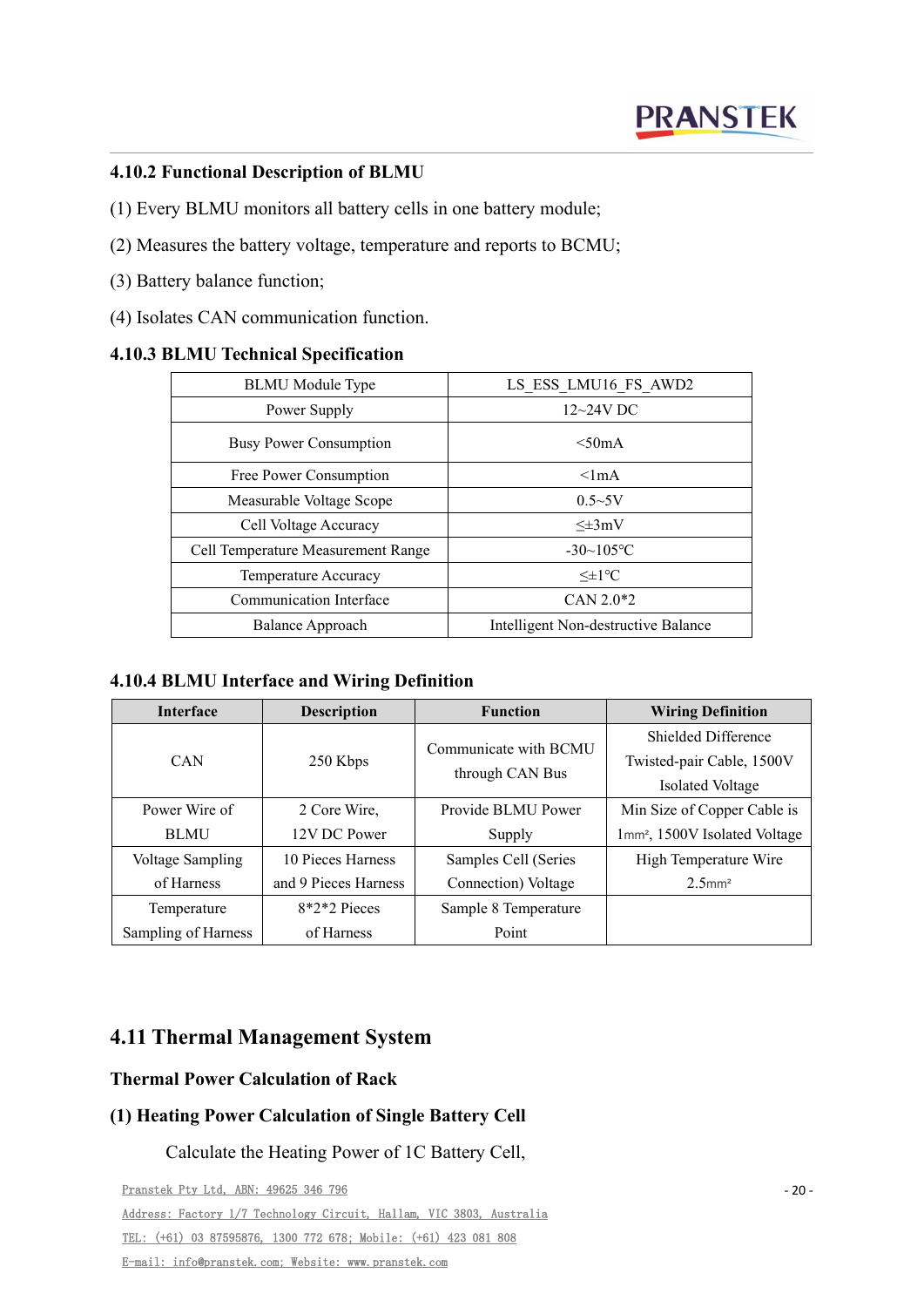Quantity of Heat Production, 1C (I=40A): 3.2W

#### **(2) Module Heating Power Calculation**

For the 12S8P Module, the Overall Heating Power Quantity of Heat Production, 1C (I=320A): 307W

#### **(3) Rack Heating Power Calculation**

For the 204S8P Rack, the Overall Heating Power Quantity of Heat Production,

1C (I=320A): 9.21kW

# <span id="page-23-0"></span>**4.12 Battery Protection Design**

### <span id="page-23-1"></span>**4.12.1 Cell Safety Design**

An explosion-proof valve is used at the top of each cell. In the event that cell internal pressure is beyond the threshold under abusive situations, the explosion-proof valve will open to release the pressure and any gas generated from the internal chemical reactions. Therefore, cell explosion risk is mitigated.

Electrolyte is an important factor that affects cell cycle life and safety. In order to improve cell performance, Lishen has done research for many years on optimization of the electrolyte formula. By optimizing the composition and ratio of the solute and the solvent, the stability of the electrolyte and the battery cycle life have been improved.

In the electrolyte, the overcharge resistant additive and fire-retardant additive provide improved cell thermal stability.

Iron particle removing technique is used through cell manufacturing processes to ensure that there is no iron contamination within cell components to prevent cell internal short circuit and ensure cell safety.

### <span id="page-23-2"></span>**4.12.2 Battery Module Safety Design**

The frame and insulating cover of battery module are made from insulated materials to reduce the danger of battery burning. The cover is made from ABS/PC material to prevent short circuit during battery transportation and installation. Battery modules are secured to ensure no movement safety issue during installation and transportation.

Pranstek Pty Ltd, ABN: 49625 346 796 Address: Factory 1/7 Technology Circuit, Hallam, VIC 3803, Australia TEL: (+61) 03 87595876, 1300 772 678; Mobile: (+61) 423 081 808 E-mail: info@pranstek.com; Website: www.pranstek.com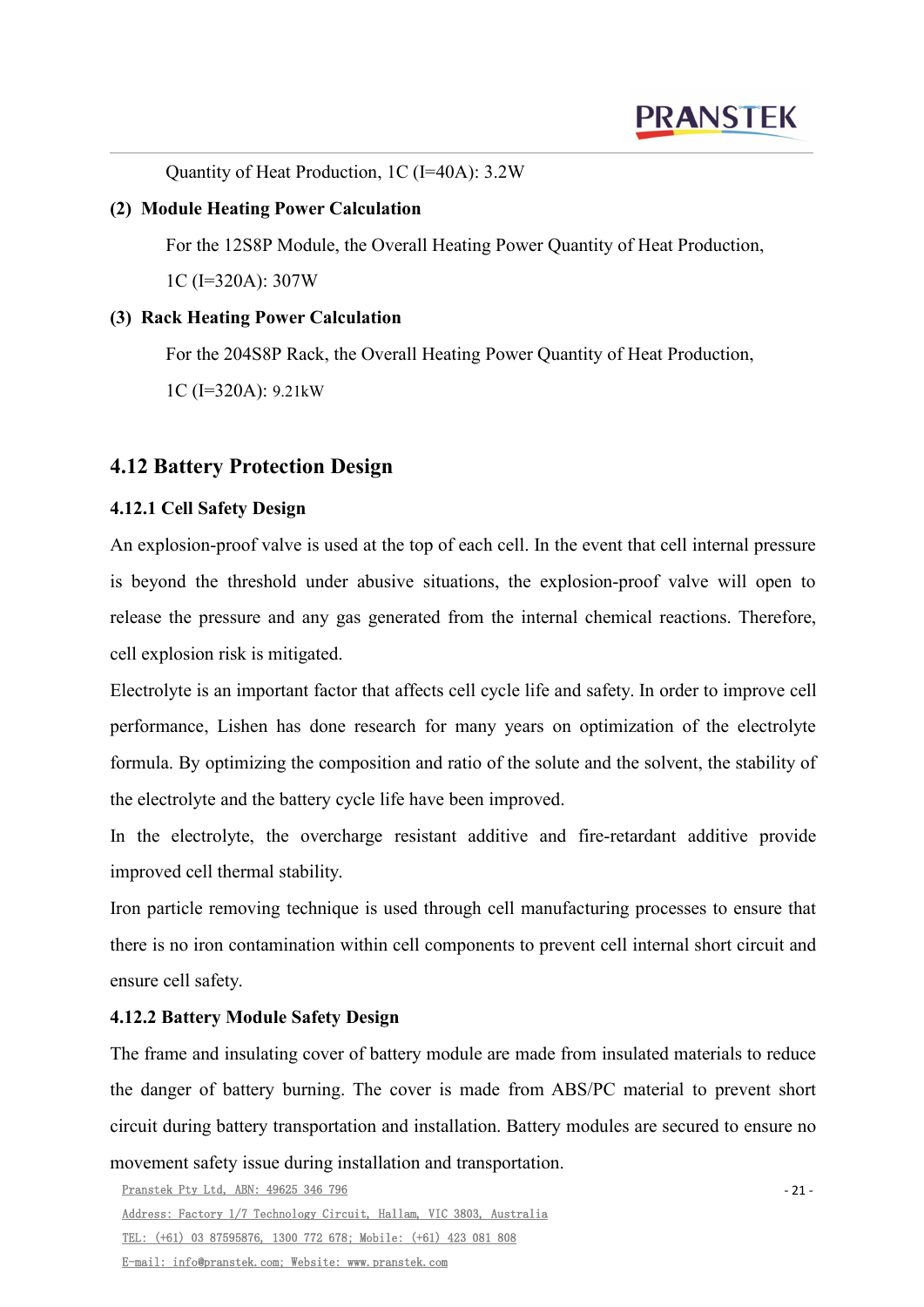#### <span id="page-24-0"></span>**4.12.3 Battery Rack Safety Design**

The cable between modules within battery rack is high-qualified and heat-resistant to avoid fire.

The frame surface is treated with advanced static electricity spray process, and complies with relevant provisions of coating equipment's general technical requirements.

The cabinet structure has sufficient mechanical strength to ensure that all components are secure and stable, and can keep the shape. The cabinet has passed anti-seismic test and also has protective grounding.

#### <span id="page-24-1"></span>**4.12.4 BMS Safety Design**

For each series of battery rack, BMS sets a temperature collection point to monitor temperature condition in real time.When the temperature rises above the preset high temperature threshold, BMS host will inform PCS to shut down, disconnect the DC relay, cut off high voltage circuit, and report temperature anomaly to the monitoring system, in order to ensure battery system safety.

The cable between modules in battery rack is high-qualified and heat-resistant to avoid fire.

High voltage DC circuit is connected with DC relay, fuse and DC switch to provide security when external short circuit happens. BCMU monitors battery rack circuit in real time.

When external short circuit occurs, the discharge current in circuit will increase to exceed the set current threshold instantly, and the relay controlled by BCMU will break to cut off discharge current.

When external short circuit occurs, the discharge current in circuit will increase to reach the maximum current allowed by the fuse, which will blow to cut off discharge current.

When external short circuit occurs, the discharge current in circuit will increase to reach the maximum current allowed by the DC switch, which will open to cut off discharge current.

### <span id="page-24-2"></span>**4.12.5 Electrical System Safety Design**

#### **(1) Bus Cabinet**

A. Inside the bus cabinet, organic glass is used to cover bare copper bar, and prevent personnel from getting an electric shock when operating circuit switch;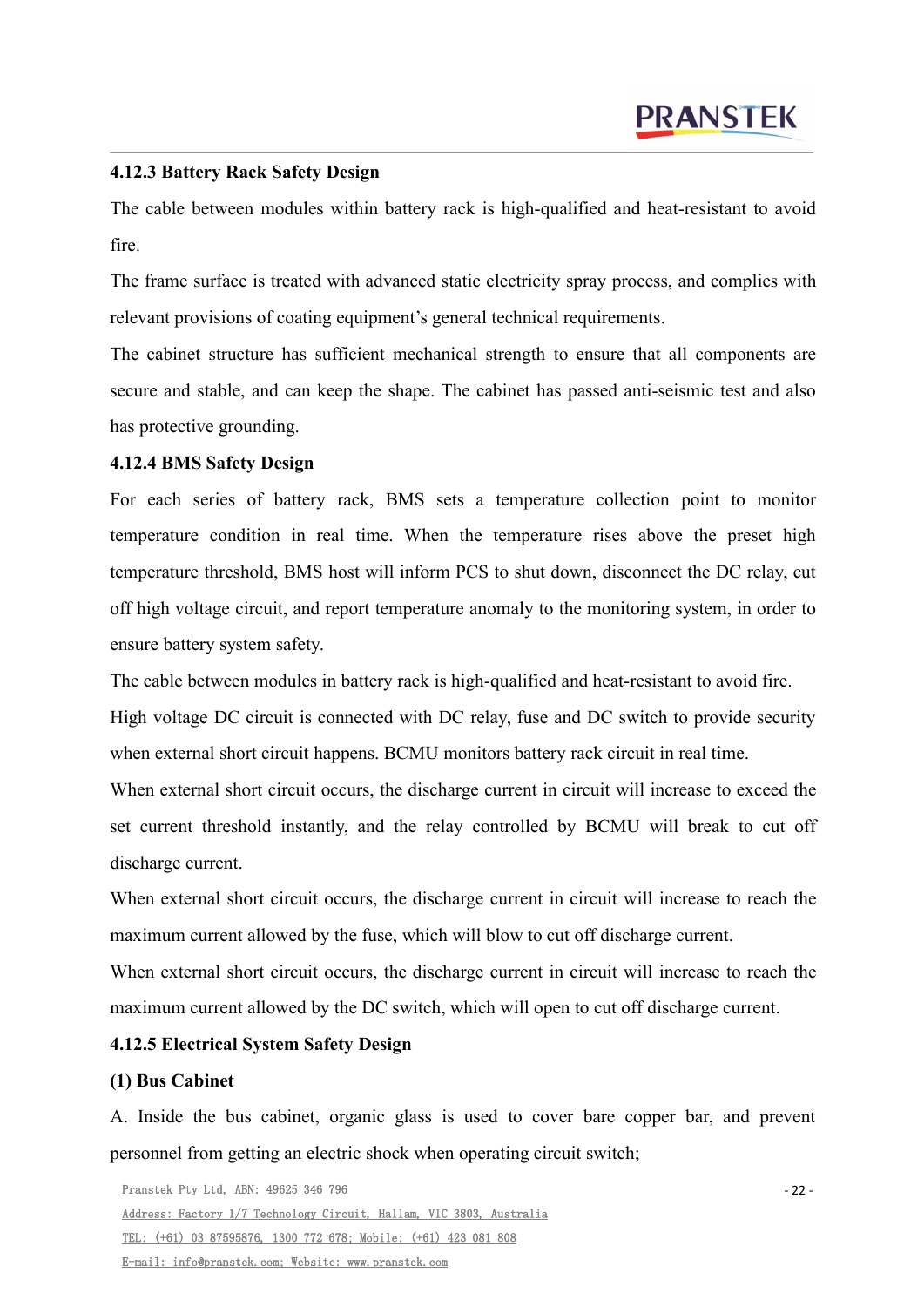B. The DC circuit switch is attached with shunt release. When fire broke out, DC circuit switch can trip receiving fire signal;

C. Copper bar inside the bus cabinet is wrapped with thermal shrinkable sleeve to prevent personnel from experiencing high current;

D. The bus cabinet, organic glass inside the bus cabinet and container gate should reserve isolation keyhole for inspection.

### **(2) Wiring**

A. Cables within the container are flame-resistant. A fire-proof sealing is needed when the diameter of hole is more than 5mm;

B. The AC/DC cable has clear colored label;

C. Cable layout is crossed as little as possible.

# <span id="page-25-0"></span>**4.13 EMS**



**Figure 4.13 EMS Appearance**

| No. | <b>Name</b>                    | Specification              | <b>Quantity</b> | Unit       | <b>Notes</b>      |
|-----|--------------------------------|----------------------------|-----------------|------------|-------------------|
|     | <b>EMS</b>                     | 2 Ethernet, 4 RS485        |                 | <b>PCS</b> |                   |
| ∠   | <b>Optical Ethernet Switch</b> | KIEN1005-S-4T-220V AC      |                 | <b>PCS</b> | For Long Distance |
|     | Fiber Box                      | OTB-A08 260*140*40, 8 Core |                 | <b>PCS</b> | For Long Distance |
| 4   | Cabinet and Fitting            |                            |                 | Set        |                   |

Pranstek Pty Ltd, ABN: 49625 346 796 Address: Factory 1/7 Technology Circuit, Hallam, VIC 3803, Australia TEL: (+61) 03 87595876, 1300 772 678; Mobile: (+61) 423 081 808 E-mail: info@pranstek.com; Website: www.pranstek.com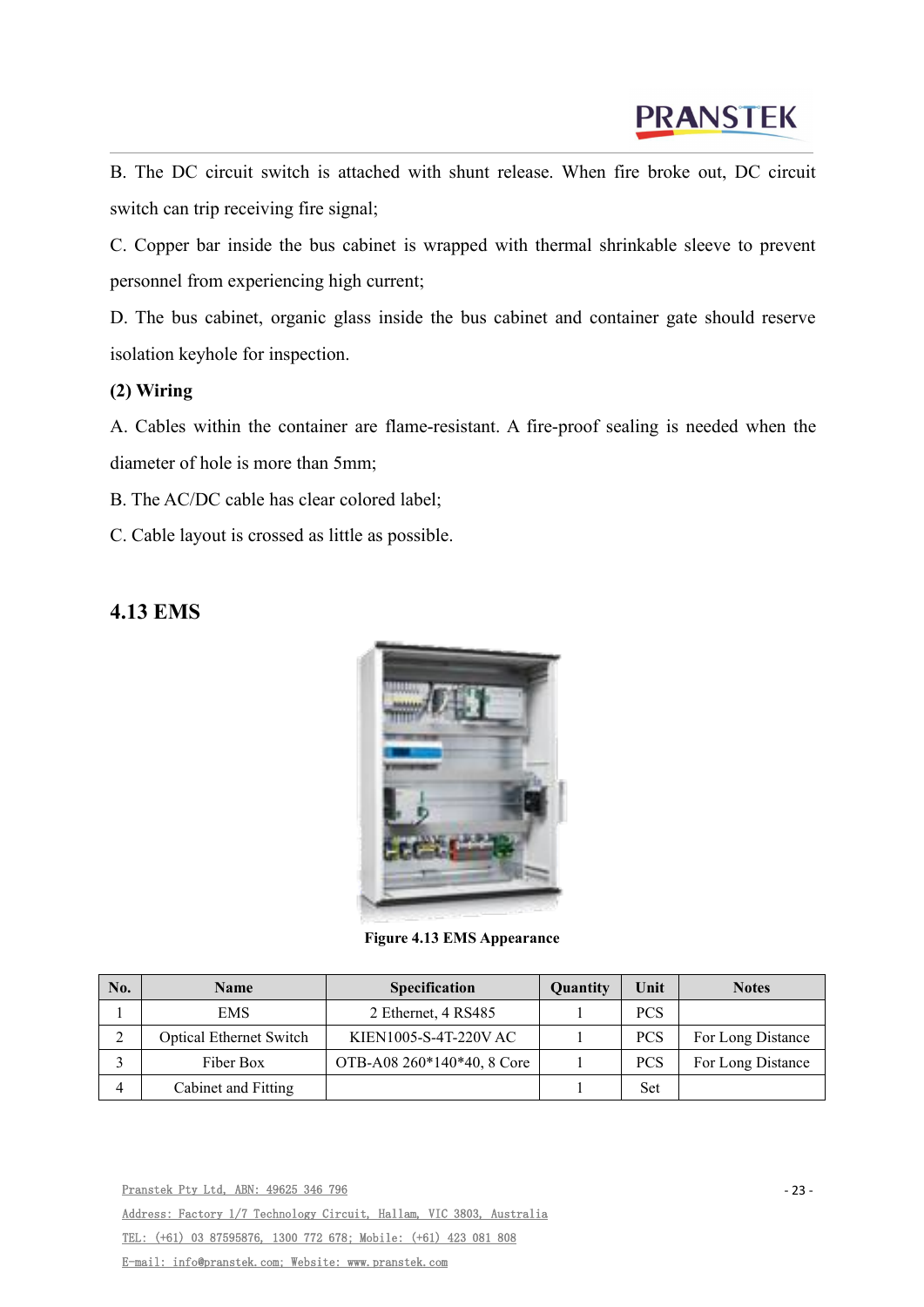# <span id="page-26-0"></span>**4.14 PCS**



**Figure 4.14 PCS Appearance**

# **Specification of MEGA Serial PCS**

| <b>Model</b>                                  | MEGA0050T | MEGA0100T     | <b>MEGA0250T</b>   | MEGA0500T | <b>MEGA0500</b> |  |  |
|-----------------------------------------------|-----------|---------------|--------------------|-----------|-----------------|--|--|
| Specification                                 |           |               |                    |           |                 |  |  |
|                                               |           | <b>DC</b>     |                    |           |                 |  |  |
| Max Power (kW)                                | 55        | 110           | 275                | 550       | 550             |  |  |
| Voltage Range (V)                             |           | 300~850V      |                    | 500~850V  | 500~850V        |  |  |
| Max Current (A)                               | 80        | 160           | 400                | 1100      | 920             |  |  |
| Voltage Regulation<br>Accuracy                |           |               | $<\pm 2\%$         |           |                 |  |  |
| <b>Current Regulation</b><br>Accuracy         |           | $<\pm 2\%$    |                    |           |                 |  |  |
|                                               |           | $\bf AC$      |                    |           |                 |  |  |
| Rated Voltage (V)                             |           | 315<br>415    |                    |           |                 |  |  |
| <b>THDI</b>                                   |           |               | $<$ 3% (Line load) |           |                 |  |  |
| Rated Frequency (Hz)                          |           |               | 50/60              |           |                 |  |  |
|                                               |           | <b>System</b> |                    |           |                 |  |  |
| Efficiency                                    | $>96\%$   | $>96.5\%$     | $>97.0\%$          | $>97.3\%$ | $>98.7\%$       |  |  |
| Transfer Time between<br>Charge and Discharge |           | $<$ 10ms      |                    |           |                 |  |  |
| $\rm IP$                                      |           |               | IP20               |           |                 |  |  |
| Cooling Mode                                  |           |               | Forced Air         |           |                 |  |  |
| Humidity                                      |           |               | $< 95\%$           |           |                 |  |  |

Pranstek Pty Ltd, ABN: 49625 346 796

Address: Factory 1/7 Technology Circuit, Hallam, VIC 3803, Australia

TEL: (+61) 03 87595876, 1300 772 678; Mobile: (+61) 423 081 808

E-mail: info@pranstek.com; Website: www.pranstek.com